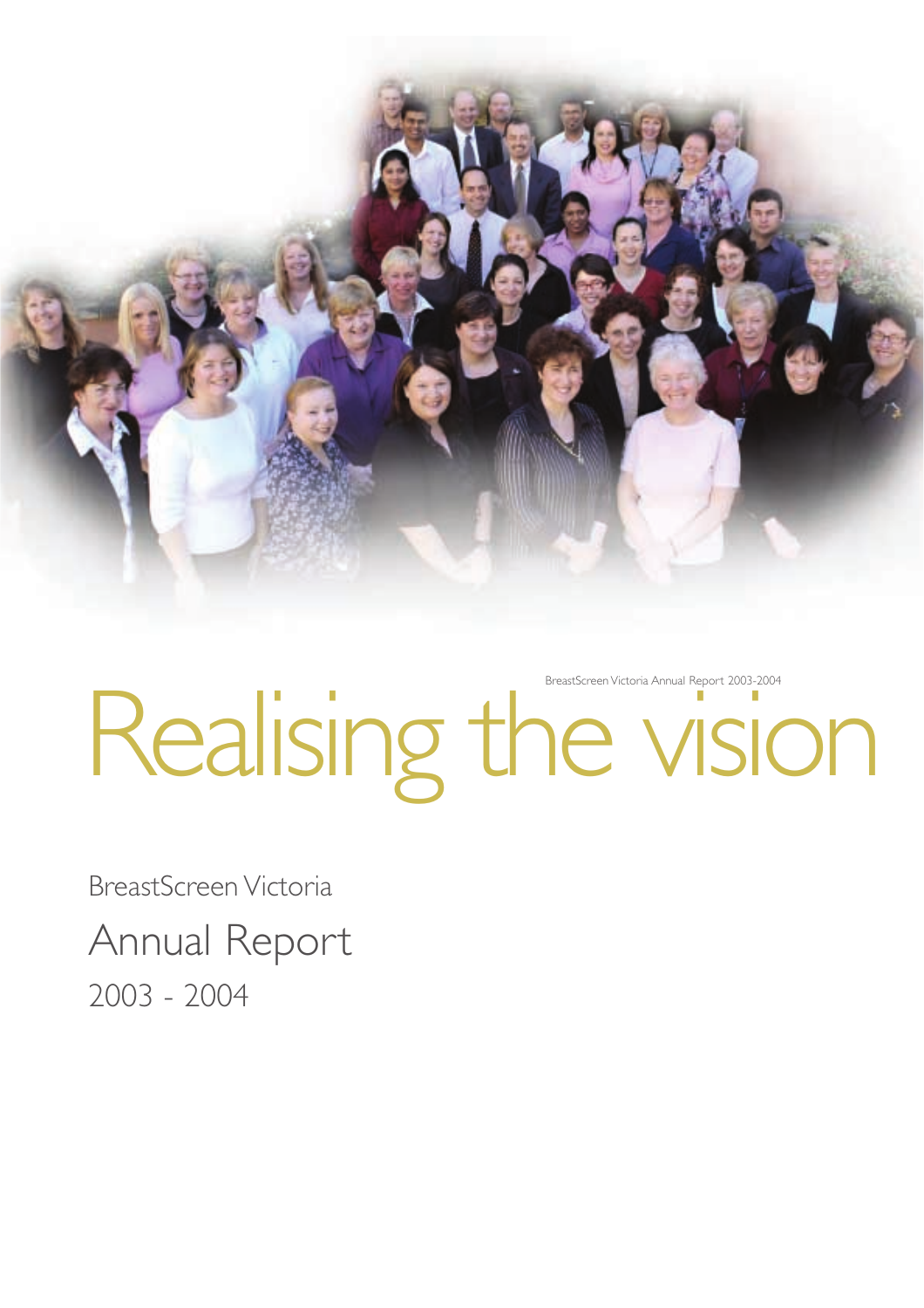

# BreastScreen Victoria Annual Report 2003 - 2004

BreastScreen Victoria gratefully acknowledges the support of the Population Screening Section, Department of Health and Aging and Cancer Screening Services, Department of Human Services.



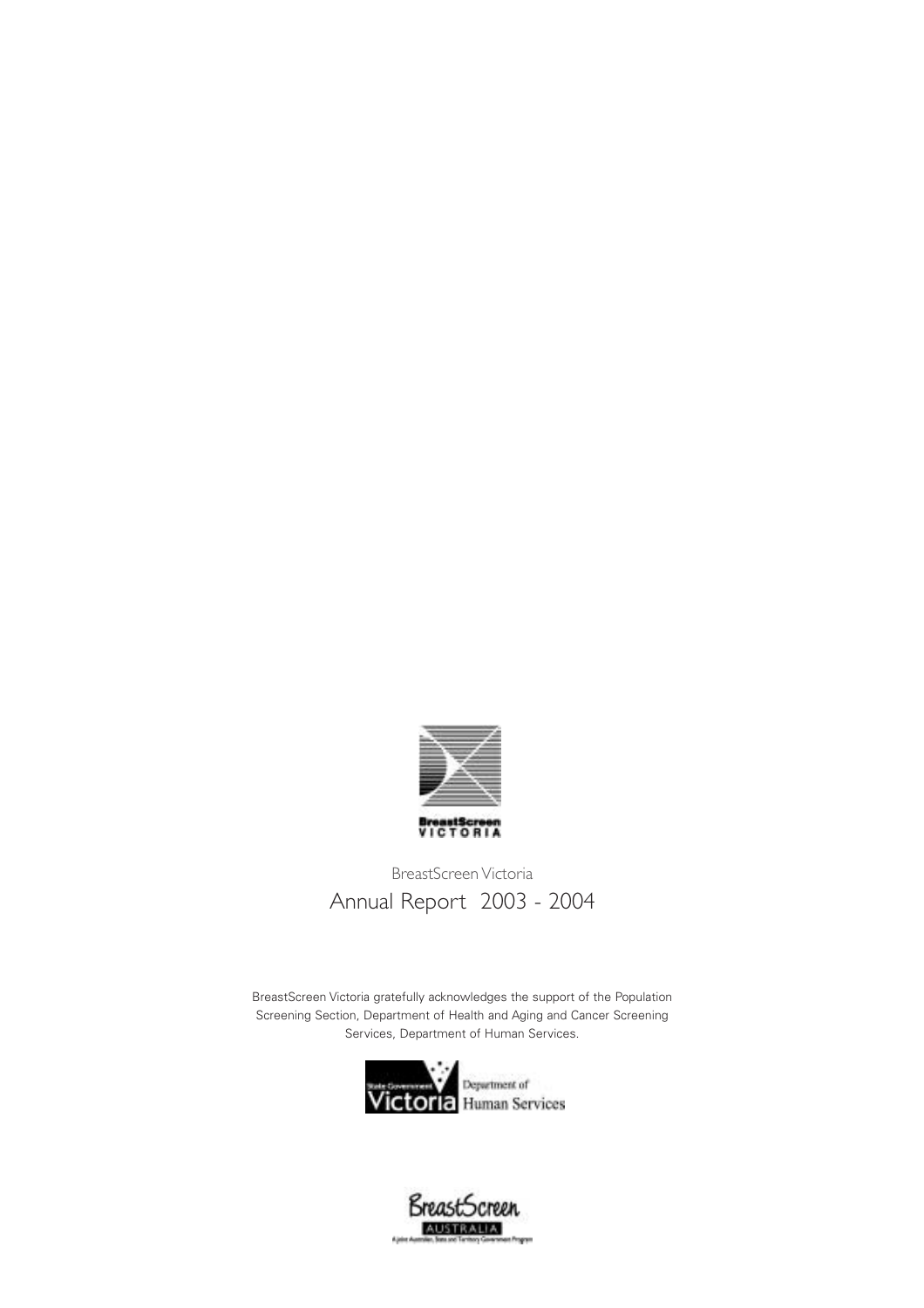#### Our Mission

Through the early detection of breast cancer, we work to reduce morbidity and mortality due to this disease in the Victorian community.

We are a not-for-profit, government-funded program providing mammographic screening and assessment through to a diagnosis of breast cancer to women for whom the evidence of benefit is strongest.

We strive for excellence in the provision of information and support to women, in multidisciplinary care and clinical practice. Through program review and the analysis of data, we demonstrate our achievements and identify ways to improve.We make a significant contribution to knowledge about cancer and its diagnosis and management.

Collaboration underpins everything we do.We build alliances throughout the health and community sectors to create a better health system.

We respect women's dignity and diversity and actively seek their input to make our services acceptable.

We provide services that are accessible to women wherever they live, whatever their background, women with special needs and those disadvantaged in our society.

We advocate for better treatment services and facilitate a pathway to care for women diagnosed with breast cancer.

#### Our Vision

#### By 2007:

We will show a reduction in mortality from breast cancer in the Victorian community.

Our leadership and achievements in cancer screening and health service improvement will be inspiring.

We will be seen as an essential component of cancer care in Australia.

We will be distinguished by the high esteem in which we are held by the women of Victoria.

#### Our Values

Listen to women and respect their needs. Be passionate about excellence. Work together as a team. Respect each other's differences and ideas. Make well-informed decisions. Be bold and proud.

FROM BSV STRATEGIC PLAN 2004 - 2006

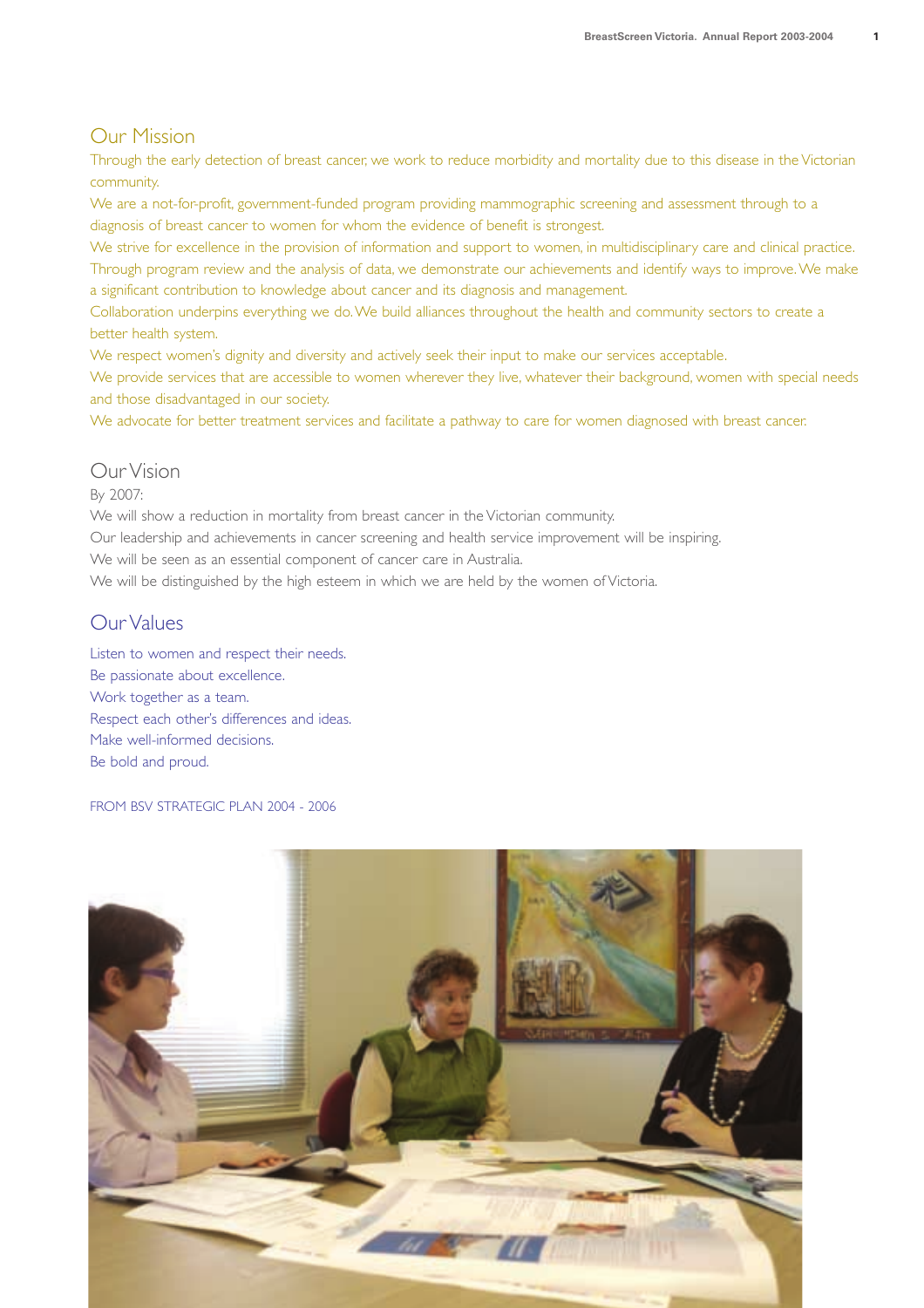# introduction

#### BreastScreen Victoria

BreastScreen Victoria is part of a national breast cancer screening program for women, BreastScreen Australia, which aims to reduce deaths from breast cancer through the early detection of the disease.

Jointly funded by the State and Commonwealth governments, BreastScreen Victoria provides free screening mammograms for women aged from 50 to 69 years who have not otherwise developed breast cancer symptoms or signs. However, women aged 40 to 49 years and 70 years and over may also use the service.

Established in 1992 with just three staff, BreastScreen Victoria now operates through an extensive network, and has in the past twelve months built on the achievements of its first ten years of service. This year four centres - Central Highlands and Wimmera, Geelong and South West, Maroondah, and St Vincent's - celebrated their ten year anniversaries.

A comprehensive accreditation system ensures that all BreastScreen services delivered in Victoria operate under and comply with national standards. Services are assessed regularly by an independent multidisciplinary team. In the past year four centres successfully completed this rigorous accreditation process: Central

**"**Established in 1992 with just three staff, BreastScreen Victoria now operates through an extensive network, and has in the past twelve months built on the achievements of its first ten years of service.**"**

Highlands and Wimmera, Bendigo Regional, Gippsland, and Geelong and South West BreastScreen.

The BreastScreen Victoria Program is managed by the Coordination Unit, which develops and reviews program policy, monitors service provision, coordinates special projects and administers the funding for the Program's network of accredited screening and assessment centres. This statewide network of 8 assessment centres, 42 screening centres and 23 mobile screening locations ensures that the Program is accessible to all Victorian women.

BreastScreen provides free screening mammograms at twoyearly intervals for the target group for whom mammography screening studies have shown greatest benefit - women aged 50-69 years. While a doctor's referral is not required to attend the service, BreastScreen Victoria does liaise closely with general practitioners.

BreastScreen staff are highly skilled and experienced in the detection and assessment of the early signs of breast cancer. Where an abnormality is found on screening, BreastScreen Victoria provides women with clinical assessment to the point of diagnosis. In the event of a diagnosis of breast cancer, women are referred back to their general practitioner for treatment, which takes place outside the Program.

For more information about BreastScreen Victoria, please visit our website at www.breastscreen.org.au. To arrange a free appointment, phone 13 20 50.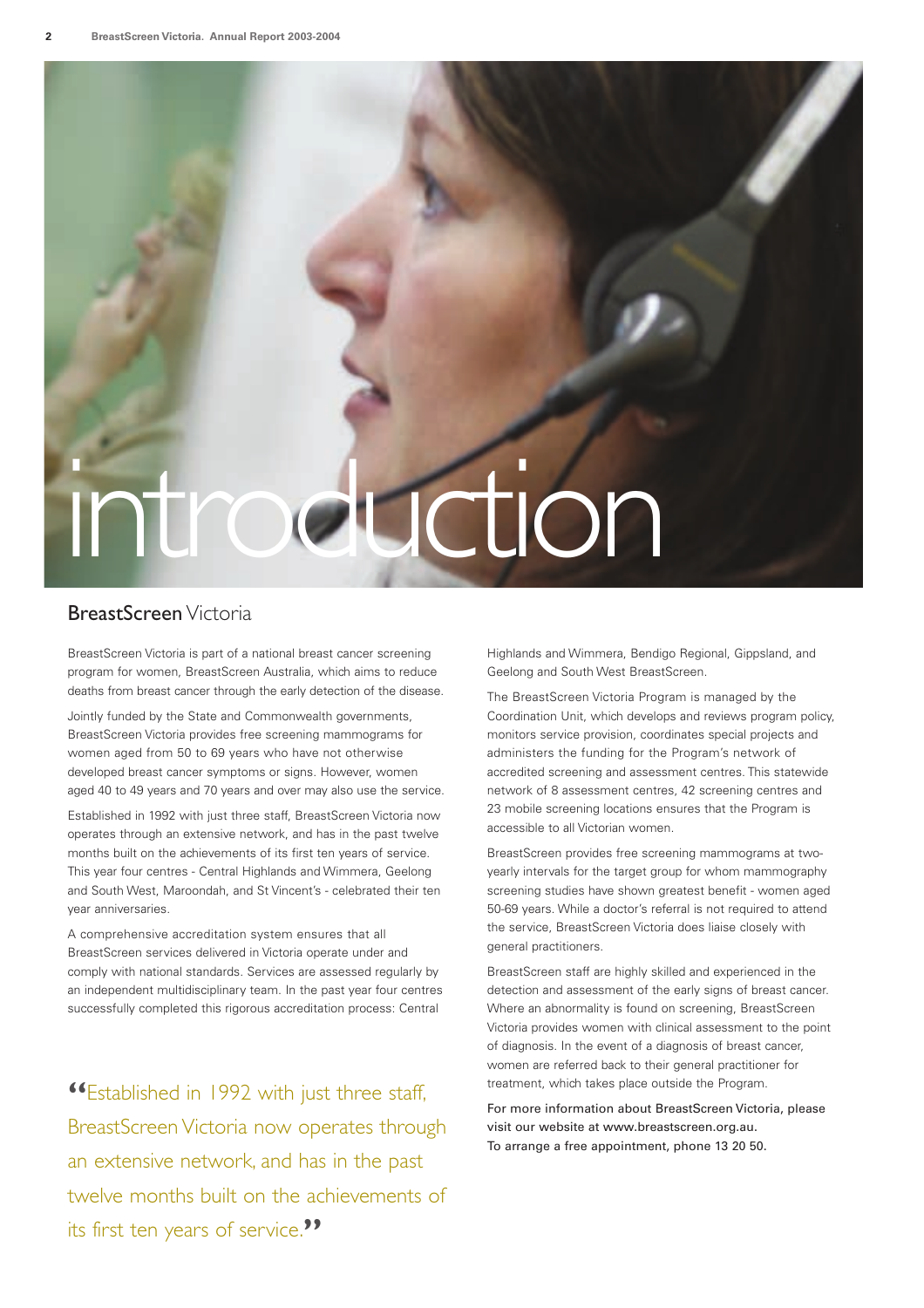# contents

| <b>Introduction</b>                                      | $\mathbf{2}$ |
|----------------------------------------------------------|--------------|
| Building on our success - From the Chair                 | 5.           |
| Looking to our future - From the Chief Executive Officer | 7            |
| <b>ArtScreen Online Gallery</b>                          | 9            |
| Koori Women's Camp                                       | 10           |
| Marcia O'Keefe - A Passionate and Fearless Advocate      | ш            |
| <b>BreastCare Indicator Project Summation Forum</b>      | 12           |
| <b>Celebrating Achievement and Building Capacity</b>     | 13           |
| Our Telstra Business Woman of the Year Finalist          | 15           |
| The Board of Management and its Sub-committees           | 16           |
| <b>Profile of the Board of Management</b>                | 17           |
| <b>Quality Assurance Groups</b>                          | 18           |
| <b>Accreditation 2003-04</b>                             | 19           |
| <b>Where We Operate</b>                                  | 20           |

| <b>Financial Reports</b>                | 22 |
|-----------------------------------------|----|
| Treasurer's Report                      | 23 |
| Statement of Financial Performance      | 24 |
| Statement of Financial Position         | 74 |
| Statement of Cash Flows                 | 25 |
| Notes to the Financial Statements       | 26 |
| Board of Management Declaration         | 32 |
| Independent Audit Report to the Members | 33 |
| <b>Appendix</b>                         | 34 |
|                                         |    |
| Whistleblowers' Protection              | 34 |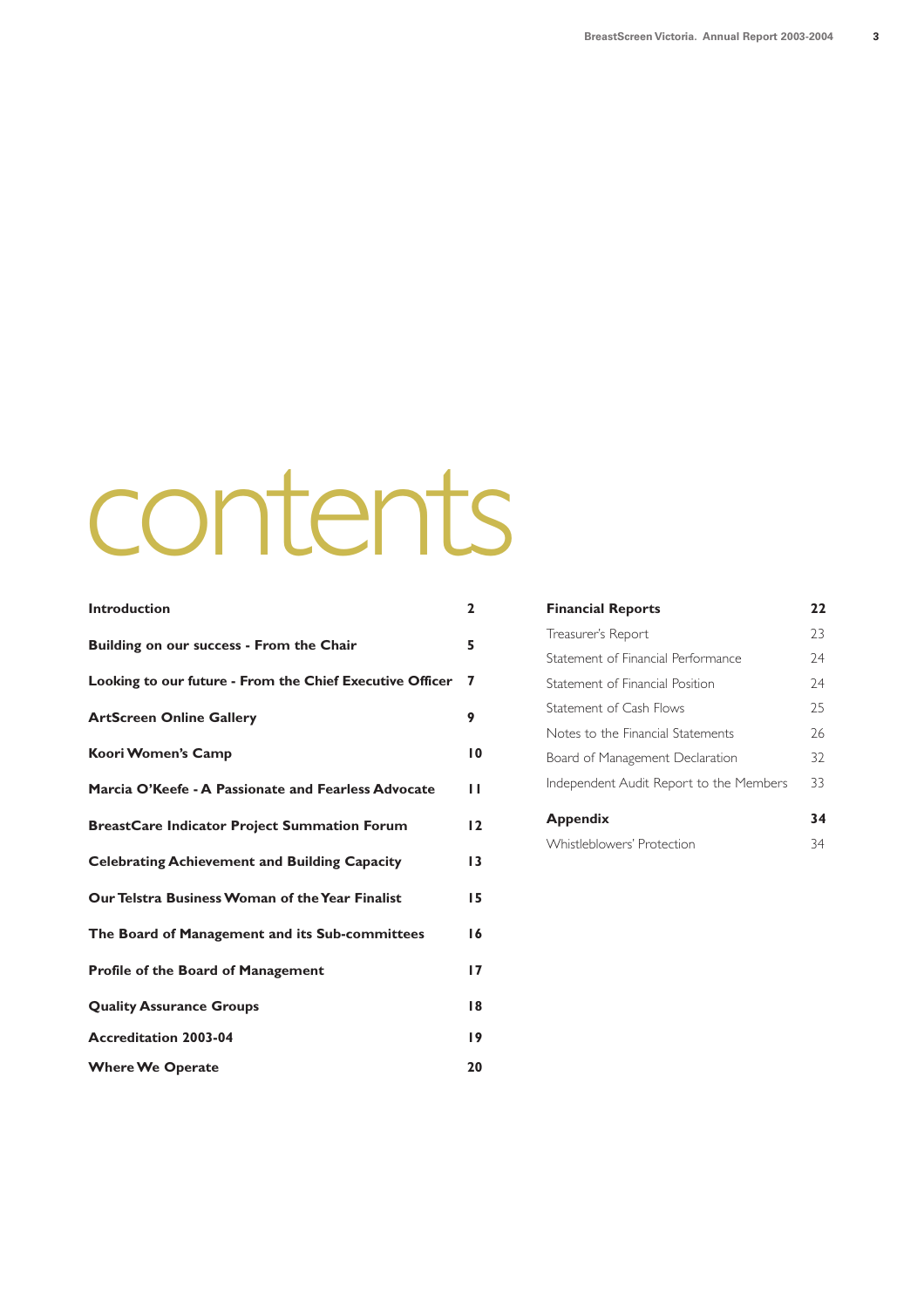

By 2007 our leadership and achievements in

cancer screening and health service

improvement will be inspiring.

BSV VISION

**A MARINE AND A MARINE**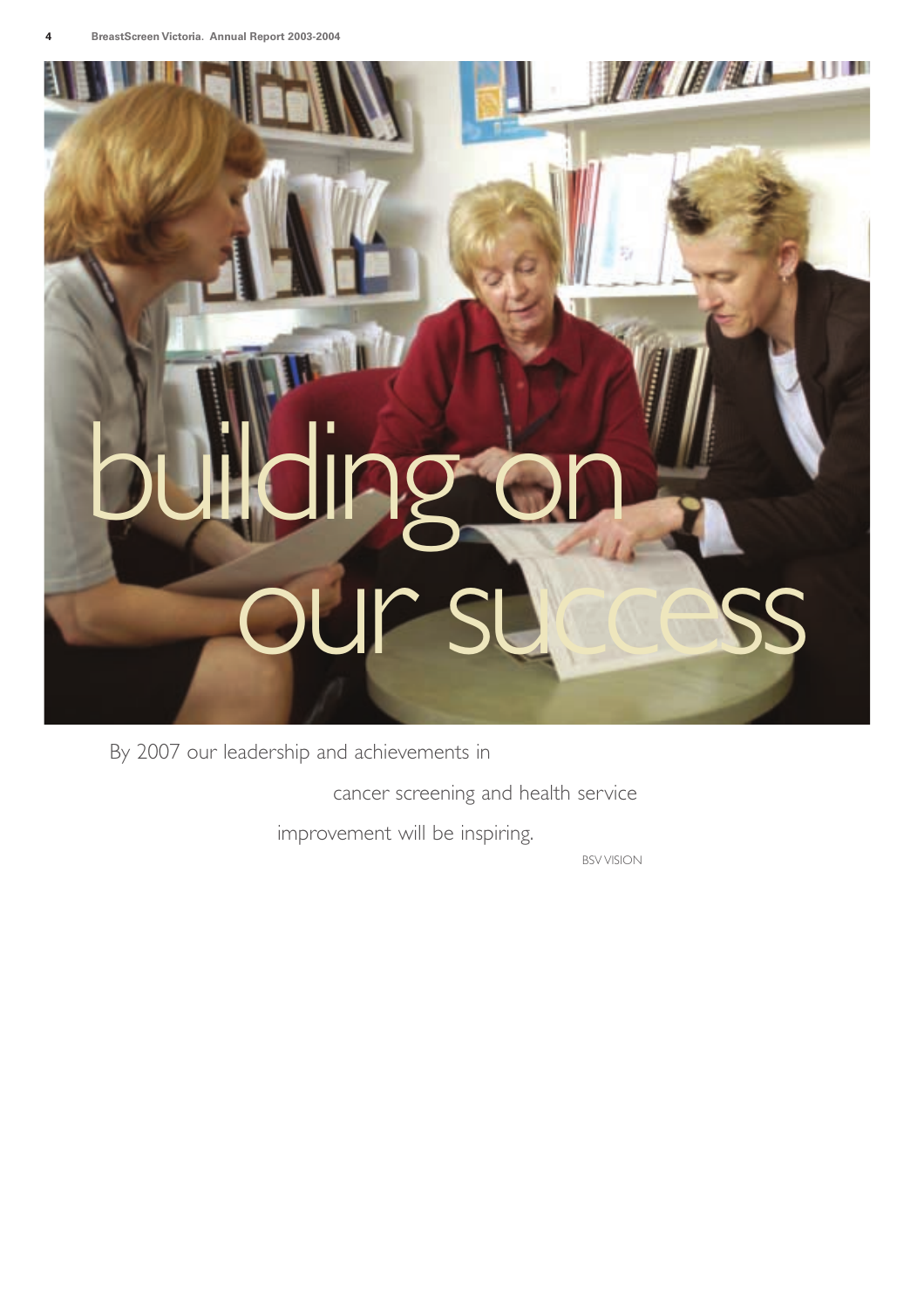**"**We are proud of the teams at the service level

who continue to deliver high quality breast cancer

screening to Victorian women.**"**

# From the Chair

It is with great pleasure and pride that I write this report, my first as Chair of the BreastScreen Victoria Board of Management. I would like to acknowledge my predecessor, Dr Alan Rodger, for his wise counsel and for the excellence of his term at the helm of BreastScreen.

BreastScreen has in this past year achieved a milestone with 199,427 women screened - the highest number of women ever screened by the Program. This is a successful response to the Victorian Government's challenge to increase the proportion of women aged 50 to 69 years who are screened each year. It demonstrates the value of careful service planning and is a marvellous achievement for our Screening and Assessment Services, for our Coordination Unit and for our central Registry.

This last year has seen a substantial investment in infrastructure, in particular, the Gecko project to build a new client data management system. The project was given the name 'Gecko' after the small lizard, with the ability to camouflage itself to suit its varying surroundings. The Gecko represents adaptability, regeneration, strength and survival - key skills in a complex information technology environment. This investment will enhance information collection and exchange, and thus support our capabilities in the areas of client management, clinical decision support, call centre application, appointment scheduling, reporting, business intelligence and much more. With the system launch early in 2005, we look forward to improving the service we offer the women of Victoria.

The coming year will bring further examples of capacity building, with large capital works projects at North Western BreastScreen and at Geelong BreastScreen. These are good examples of BreastScreen Victoria working in partnership with public and private providers of screening services. These partnerships are essential if the Program is to accommodate the increases in the screening population and the technological advances likely to impact on us in the foreseeable future.

During this financial year, a number of our Screening and Assessment Services have successfully completed accreditation. Although essential to maintaining the Program's high standards, the process of accreditation can be stressful and demanding. We congratulate all staff who contributed to the successful accreditation of their service. Special thanks to the staff of the Coordination Unit who work so hard to make the accreditation process meaningful.

The Coordination Unit has been a hive of activity over the last year. Ours is a large program with a complex network of services throughout Victoria. The coordination of such a program requires a dedicated multidisciplinary team. We are proud of the teams at

the service level who continue to deliver high quality breast cancer screening to Victorian women, and acknowledge our Mobile Screening Service radiographers who work closely with the Coordination Unit to provide greater access to the Program. Over this coming year the commissioning of a second mobile unit will further ensure ease of access to our Program.

demonstrates the value of careful service planning and is a<br>
Manumber of research papers have been produced and s<br>
marvellous achievement for our Screening and Assessment<br>
Services, for our Coordination Unit and for our ce This year has seen BreastScreen Victoria consolidate its leadership role in the field of breast health. We are evaluating new technologies including digital mammography and the many advantages and the challenges this new technology will bring. A number of research papers have been produced and some particularly notable work done around the issues of hormone replacement therapy and breast density. BreastScreen Victoria has also played a pivotal role in cancer control in the broader cancer agenda and has worked closely with the Department of Human Services, particularly with the Cancer Coordination Unit and with the Breast Services Enhancement Project.

I would like to acknowledge my fellow Board members, particularly those who have joined the Board in the last year: Dr Dallas English and Professor Marian Pitts. The Board members bring a wonderful array of skills and experience to their roles and the Program has benefited greatly from their involvement. I also pay tribute to the management team at BreastScreen Victoria. Thanks to their thoughtful input and dedicated work, the Program has developed appropriate plans for sustaining growth, building capacity and making the best use of resources well into the future.

No mention of the success of our Program is complete without acknowledging the outstanding contribution made by Onella Stagoll, our CEO. She continues to bring wisdom, enthusiasm and innovative ideas to the Program and is clearly a charismatic leader of her team. She has been particularly skillful in strategic planning and in positioning the Program to meet the many challenges ahead.

Although I have no doubt of the need for continued hard work, I am certain that the future is bright for BreastScreen Victoria. I am proud to be part of this team.

**Associate Professor Richard Bell** MBBS FRACP FRCPA FAChPM MRACMA Chair, BreastScreen Victoria

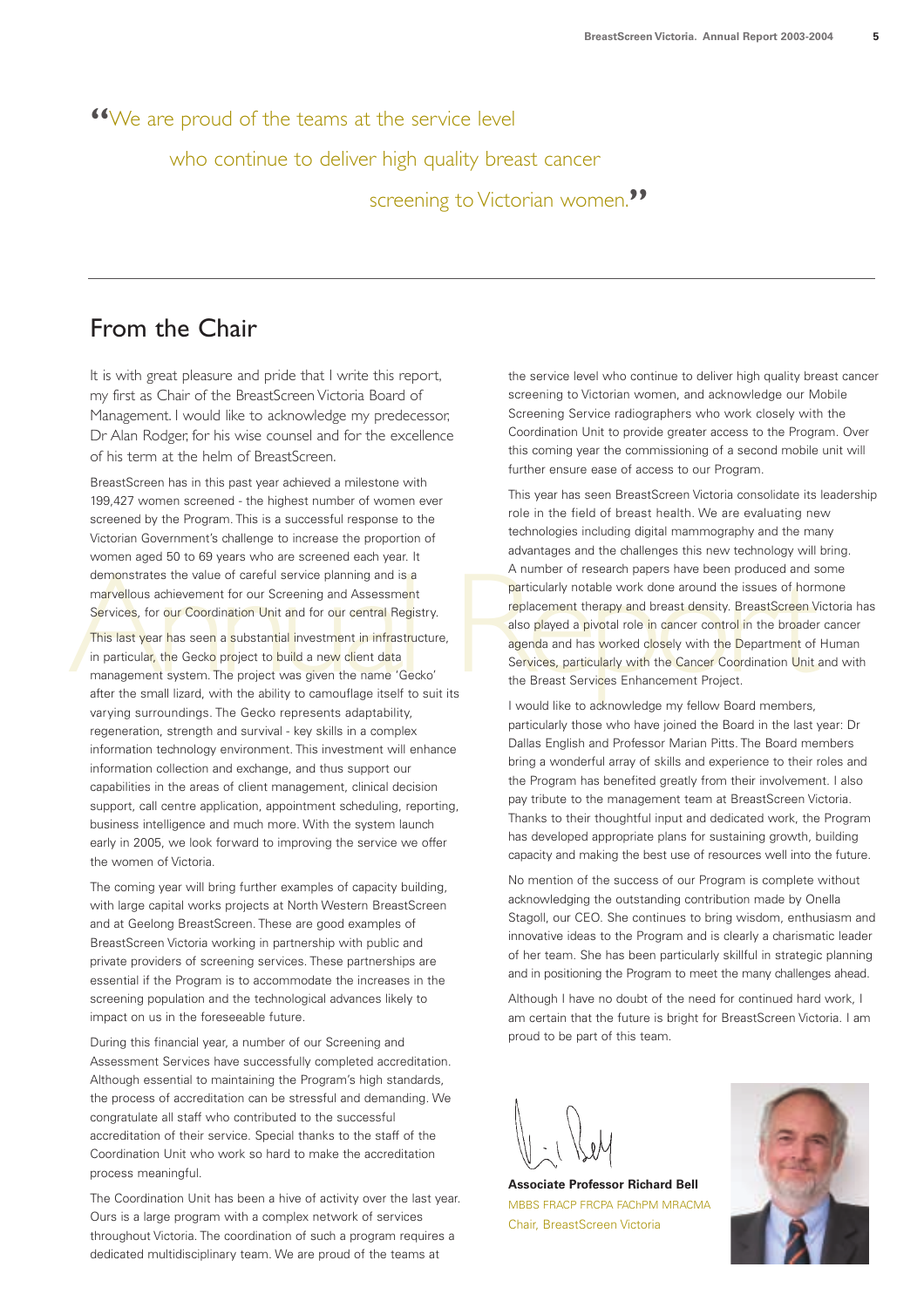# looking to ure

By 2007 we will be seen

as an essential component

of cancer care in Australia. BSV VISION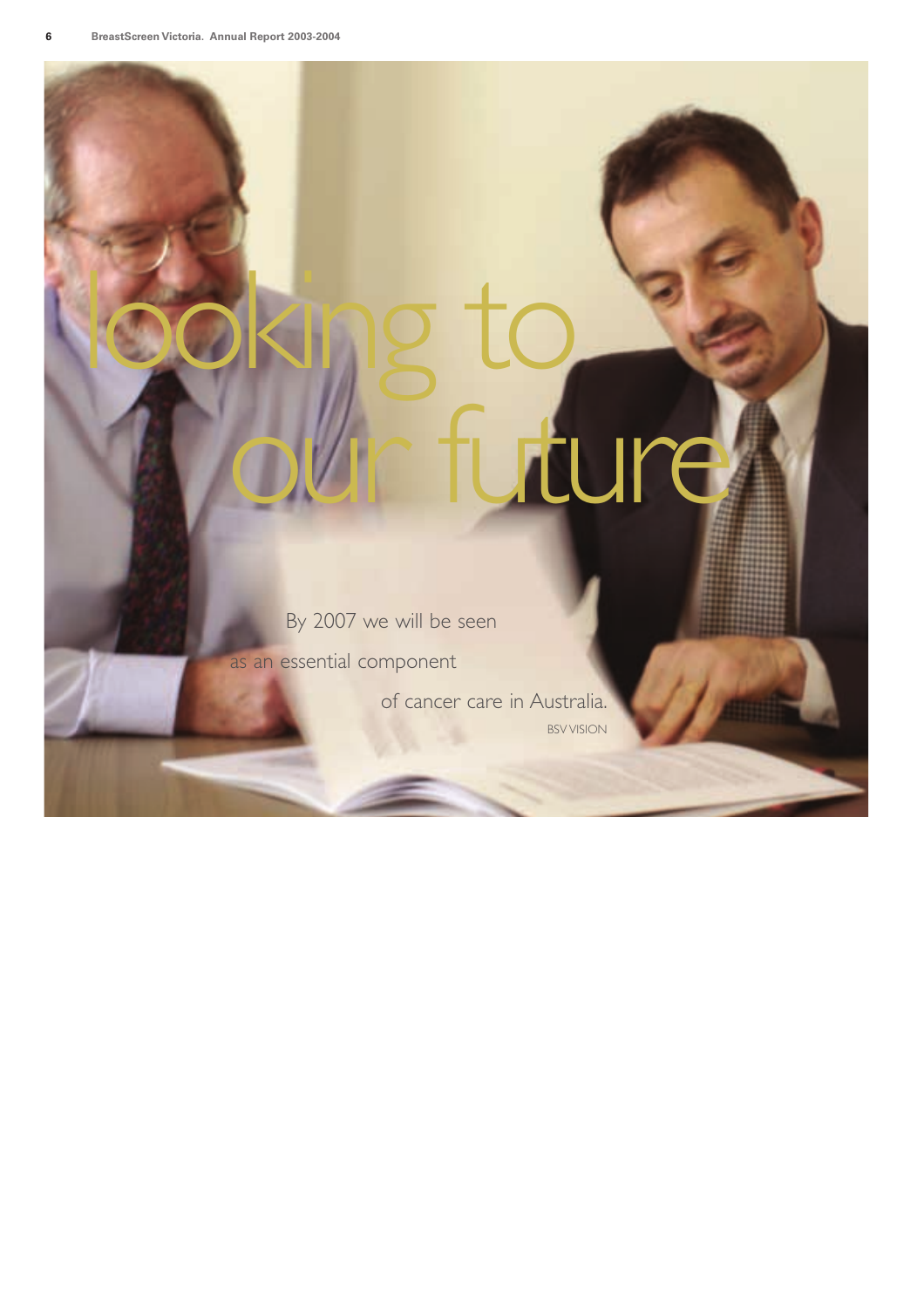# **"**I am pleased to say that this year has seen a significant

increase in screening numbers and we will

#### continue to work hard to ensure that

the momentum continues.**"**

# From the Chief Executive Officer

The past year has been a very challenging and exciting time for BreastScreen Victoria.While the Program continues to offer a high quality breast cancer screening service for Victorian women, it has also been a time of reflection and reassessment; a time to map a vision for the future direction of the Program.

Example the development of a strategic plan that has clearly identified<br>
The development of a strategic plan that has clearly identified<br>
The development of a strategic plan that has clearly identified<br>
The m.<br>
For the pas Late last year the Coordination Unit embarked on a strategic planning process to determine the focus for BreastScreen Victoria over the next three years. There was wide consultation with staff at all levels of the organisation and feedback sought from stakeholders involved in all aspects of the Program. The result has been the development of a strategic plan that has clearly identified our goals and objectives and mapped out a process for achieving them.

For the past couple of years, participation in the Program has been steady at around 60 per cent of women in the target age range of 50 to 69 years. A key concern over the past twelve months has been the Program's ability to both extend participation beyond this point and to manage the resultant pressure on our services. Our capacity to offer enough appointments has become as important as our ability to encourage women to participate in the Program. I am pleased to say that this year has seen a significant increase in screening numbers and we will continue to work hard to ensure that the momentum continues.

In late 2002, work began in earnest on the Gecko information technology project. The team engaged in this project has worked closely with services to develop excellence in all aspects of data provision. Now nearing completion, the project promises to be a sound investment that will ultimately improve service quality.

Travelling with us on the journey of the last year has been our very experienced and encouraging Board of Management. I would like to thank all our Board members for their support and guidance. In particular, I thank Associate Professor Richard Bell, who became chair of the Board in 2003. Richard has very quickly and capably filled the shoes left by Alan Rodger and brings a wealth of expertise to the role.

Finally, I would like to pay tribute to all the wonderful staff of our Program who continue to inspire me with their energy and enthusiasm. Particular thanks are due to our service Program Managers and staff whose work with women and behind the scenes ensures that our Program remains the envy of many others, both nationally and internationally. I also thank my dedicated team at the Coordination Unit who are an endless source of support and encouragement to me. I extend a very special welcome to those staff who joined the Coordination Unit over the past year: Stav Barravecchio, Rose Blustein, Jenny Brook, Louise Galloway, Angela Hill, Anna Mountain, Janette Mugavin, Rachel Portelli and Jackie Sedlbauer. I look forward to working with them all to achieve the goals we have set ourselves for the years ahead.

**Ms Onella Stagoll** MSc BA DipSocStud Chief Executive Officer, BreastScreen Victoria Coordination Unit

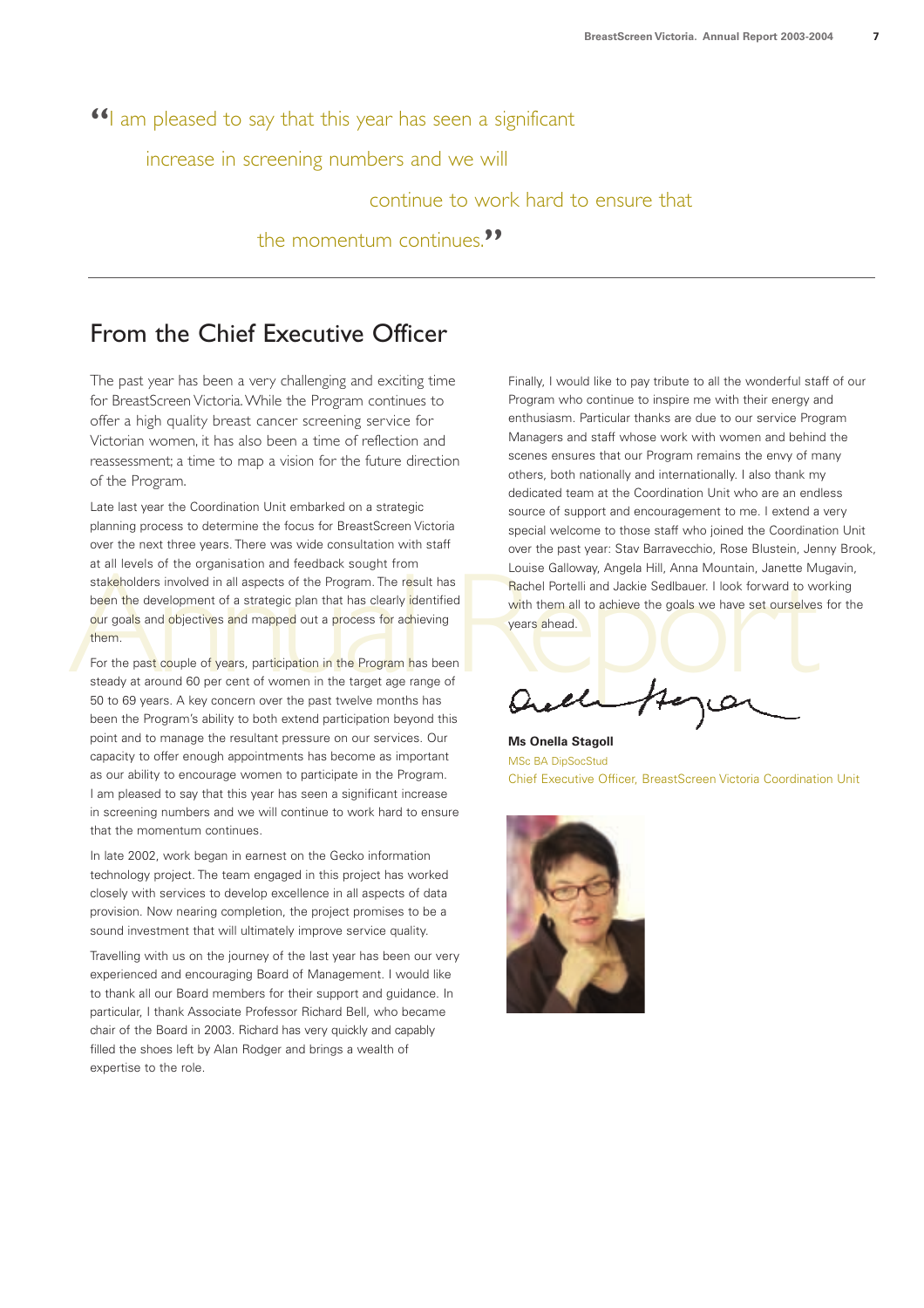**"**I also thank my dedicated team at the Coordination Unit who are an endless source of support and encouragement to me.**"** ONELLA STAGOLL CEO



*Members of the Information Technology Team*



*Information Services Team*



*Administration Team*



*Appointment Services Team*



*Communications Team*



*Gecko Team*



*Quality and Research in Practice Team*



*Financial and Corporate Services Team*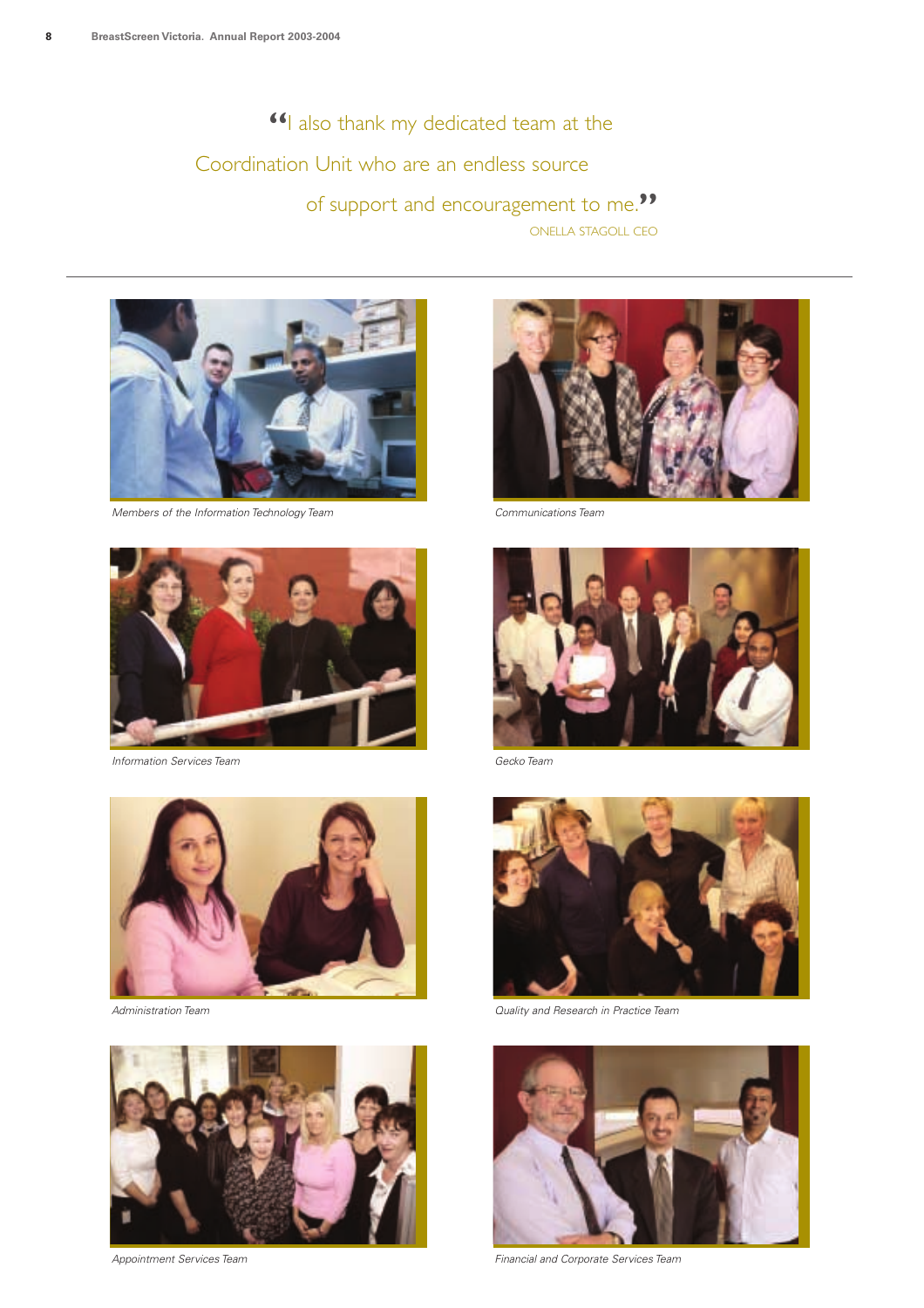

Collaboration underpins everything we do. We build alliances throughout the health and community sectors to create a better health system.

BSV MISSION

# ArtScreen Online Gallery

When Jane Trengove, an artist who had worked on the BreastScreen community art project and who chairs the Arts Access Board, helped launch the ArtScreen Online Gallery in November 2003, she noted that 'Since 1998, over 100 women have been involved in thinking about their health, sharing stories, celebrating their lives and creating unique artworks. Breasts have provided food for thought, so the combination of art and breasts is a potent one, especially when the artists are women. It has been the liberating of knowledge and dispersal of fear, which is the basis of creativity, so crucial to the success of this project'.

In 1998, BreastScreen Victoria joined Arts Access to begin working with women who are often marginalised and can thus have difficulty accessing mainstream health services. The projects involved urban and rural women, as well as women newly arrived in Australia, including:

- Chinese-speaking women from the Box Hill area
- rural women from the Bendigo region
- Spanish-speaking women from Thomastown
- Koori women from around Victoria who use the Victorian Aboriginal Health Service
- women from the south-eastern part of Melbourne
- women from the Horn of Africa in Moonee Ponds
- the professional and emerging artists who convened the art groups and who produced nine additional artworks that relate well-women's and breast-health messages.

The community art projects, each taking several weeks to complete and bringing women together with BreastScreen staff, have helped BreastScreen to learn from women about the meanings and experience of wellbeing and health for them. Working in partnership like this means that BreastScreen Victoria is better able to develop and improve access to breast cancer screening services for Victorian women.

'Working together' was a theme of the celebrations of the artwork and the ArtScreen Gallery. ArtScreen was formally launched on 11 November 2003 at the BreaCan breast cancer support centre and Women's Health Victoria. A large crowd of women, staff from Arts Access and BreastScreen, health and community services representatives, consumers and volunteers with BreaCan joined the Honourable Ms Bronwyn Pike, MLA and Minister for Health, and Mrs Terry Bracks in this celebration.

The artwork from the seven projects can be seen at the Coordination Unit, and as postcards that spread a breast cancer screening message. The ArtScreen Gallery www.artscreen.org.au shares this diverse collection of women's experiences and perceptions of wellness and breast cancer with the world.



*The Company You Keep #10* by Prudence Flint



*Faces* by Hui Min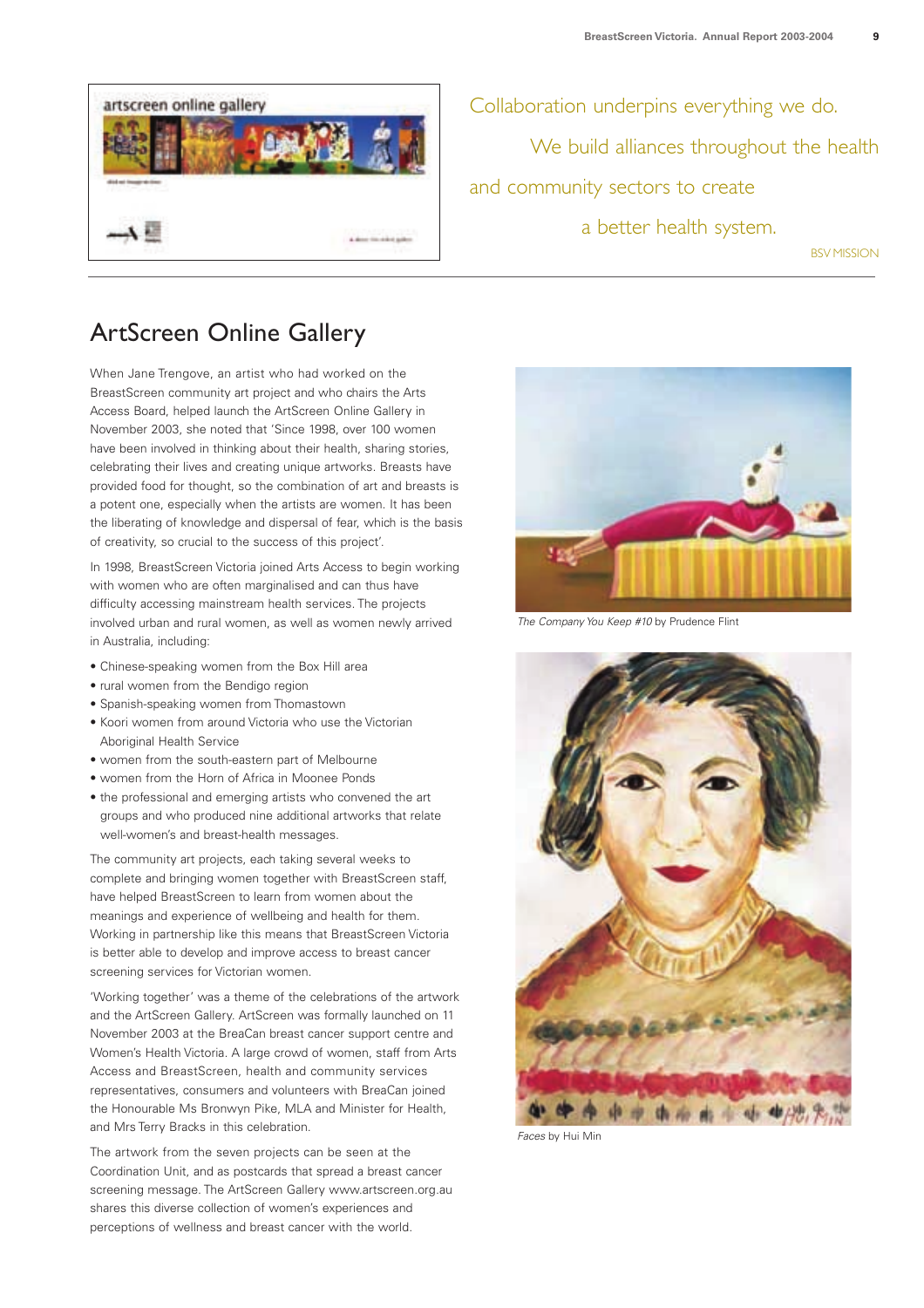Listen to women and respect their needs.

#### Respect each other's differences and ideas. BSV VALUES

# Koori Women's Camp

The Victorian Aboriginal Health Service (VAHS) Women and Children's Program held its eleventh annual Koori Women's Camp from 21 to 24 March 2004. The camp was held at the Country View Park, which is owned and operated by staff from the Victorian Aboriginal Community Services Association Limited.

Thirty-two women aged 40 and over attended the camp over four days. The women who attended were from Geelong and various suburbs in Melbourne; for many of them this was their first camp. Each year women of particular age groups and from particular locations are invited to attend.

Sue Hedges, the BreastScreen worker from VAHS, conducted BreastScreen information sessions using flipcharts, handouts, ice breakers and other useful information resources relating to screening and follow-up procedures.

The women responded well to the information presented and were encouraged to share their experiences among the group.

Over the four days of the camp, Sue spread the breast care message and encouraged the women to have regular breast checks. It is gratifying to note that since the camp, about a dozen women have attended BreastScreen.

The camp is an ideal venue to present and promote screening to Koori women as the best way of finding breast cancer early, offering a better chance of successful treatment and recovery.



*Cherie Wright*



*Eunice Wright*



*Aunty Fay Carter*

*Images courtesy of the Victorian Aboriginal Health Service*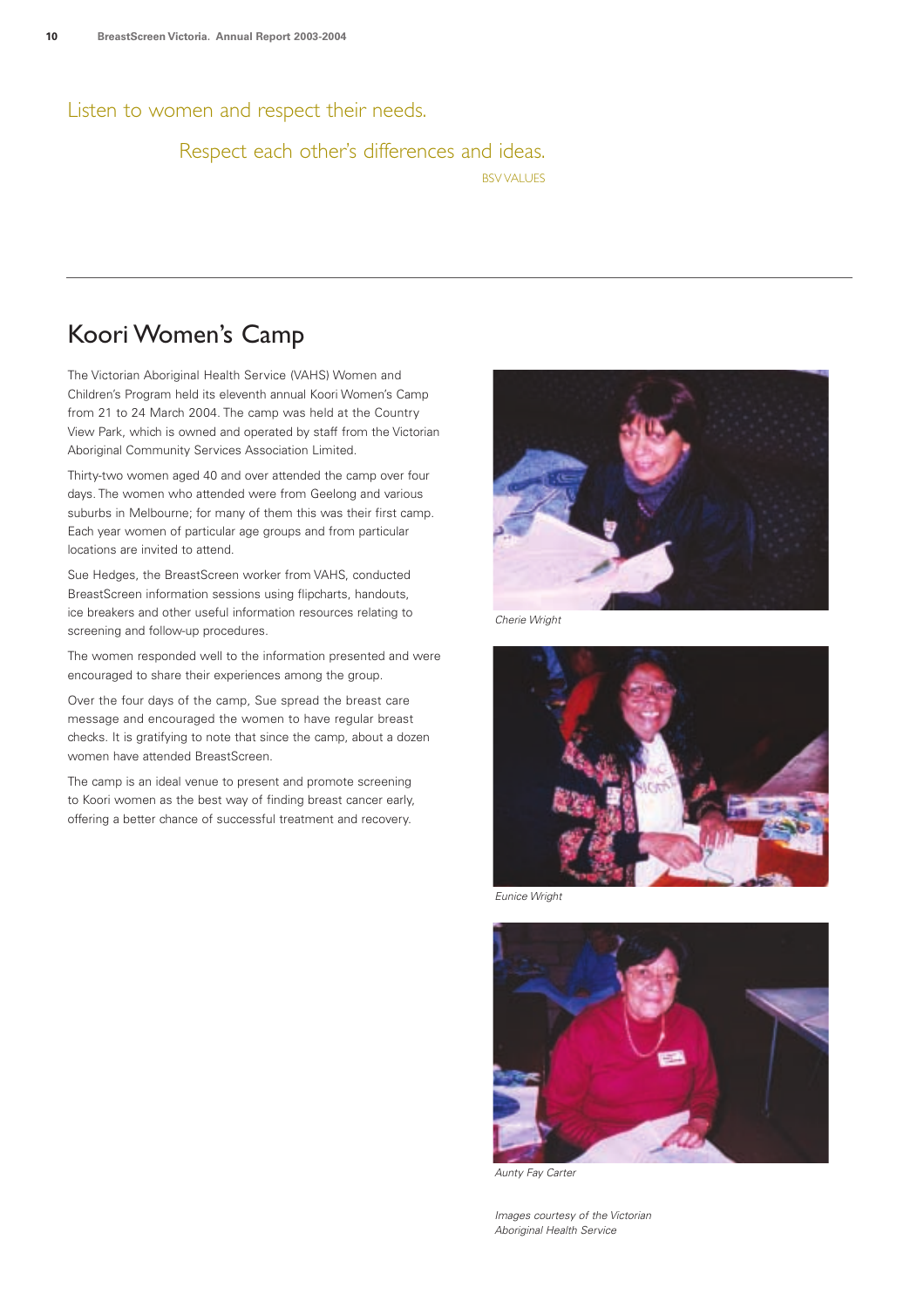We respect women's dignity and diversity and

actively seek their input to make

our services acceptable. BSVVISION

# Marcia O'Keefe - A Passionate and Fearless Advocate

This year we honoured the late Marcia O'Keefe's very important contribution to the work of BreastScreen Victoria with the endowment of a scholarship in her name.

Marcia joined BreastScreen Victoria as Chair of the first Consumer Advisory Committee and remained with BreastScreen until her death in 1997.

Nicola Bruce, who has experienced breast cancer herself, is the first recipient of the scholarship and is now writing up her findings on the way women understand our consumer information. In this way, Marcia's commitment to accessible information continues to influence us at BreastScreen.

In 1993, Marcia O'Keefe wrote to Onella Stagoll, then Director of BreastScreen Victoria, and asked if there was any role for her within the Program. At that point, the Board was looking to set up a Consumer Advisory Committee, and invitations had been sent to a small number of women who were identified with women's health programs or issues. Marcia was invited and became chair of that committee.

Marcia's background was a little different from the others'. She had no formal ties with a women's health organisation, but had developed a passionate interest in the area as a way of understanding her difficult experience of IVF. This episode, followed shortly afterwards by her diagnosis of advanced breast cancer, made her ask questions about how women and their bodies were viewed and treated in the world of medicine. She then joined a working party that was putting together the first national clinical practice guidelines for the treatment of early breast cancer.

At the same time, Marcia devoted herself to the BreastScreen Program in Victoria. Never having been diagnosed with early breast cancer herself, she believed strongly in both the Program's fundamental aim of finding breast cancer early and its womancentred approach. As she told a House of Representatives committee in 1994: 'The breast screening program is a wonderful example of how an essentially medical service can be oriented towards women. It can be a procedure that you go through without having to face the loss of dignity that you normally do with diagnostic and treatment services. That could be a model for the sort of services that we should be offering to women who are facing breast cancer treatment'.

Marcia represented the Consumer Advisory Committee on the Board of BreastScreen Victoria. If her group ever saw an issue that they felt was important to women using the Program, she did not hesitate to take it to the Board and argue her case. She did not give up easily and could pursue an issue for years. The

BreastScreen Board on the whole had little experience of sitting alongside grassroots consumers, and Marcia and her consumer colleague on the first Board, Nancy Peck, led them to appreciate the value of hearing directly from women. In winning this acceptance, her analytical gifts played a large role. This trait was noted after her death in an obituary in *The Australian* by Professor Tom Reeves, who had known her through her national work. He wrote about her 'fearlessness in challenging poorly thought-out ideas, whoever put them forward'.

A particular passion of Marcia's was information for women diagnosed through the Program, and in those early days, there was not much around. At one point, Marcia and the consumer committee were told by the administrator of a national cancer body that it was very important for GPs to have information which they 'can then pass on to women if they think it is appropriate'; but he felt that some information could be 'dangerous' for women. So, it was not merely the lack of information that affected women, but also the patronising attitude that women's access to this had to be managed or monitored by their doctor. In this climate, Marcia and the consumer committee could see the potential for the BreastScreen discharge pack - a collection of information about breast cancer and related services - to be an important resource for diagnosed women.

Marcia stayed with BreastScreen until her death in October 1997. The person who chaired the Board during much of her time at BreastScreen, Professor Alan Rodger, suggested that Marcia be nominated for an award for her services to women with breast cancer. This did happen, although it was only announced after she died. Her husband and son value the beautiful medallion and the experience of the presentation ceremony when she was made a Member of the Order of Australia.

And at BreastScreen we still remember and value Marcia's contribution.

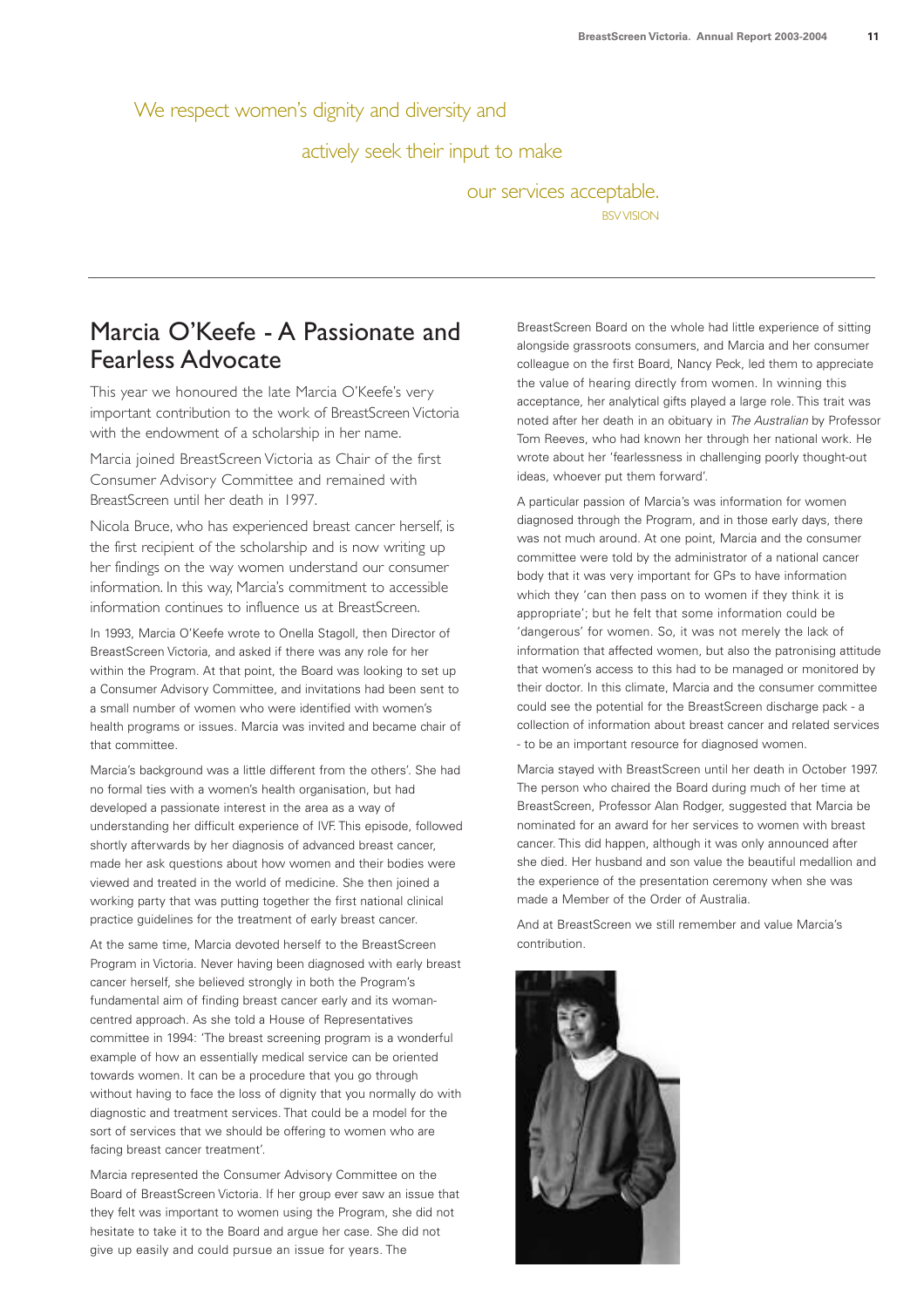Through program review and the analysis of data, we demonstrate our

achievements and identify ways to improve.

We make a significant contribution to knowledge about cancer

and its diagnosis and management. **BSV MISSION** 

# BreastCare Indicator Project Summation Forum

For BreastScreen Victoria, the service delivery role of the Program ends at the point of diagnosis.The Program's effectiveness, however, relies on the provision of high quality treatment services for women diagnosed with breast cancer. Work undertaken as part of the broader Victorian BreastCare strategy has allowed BreastScreen Victoria to contribute to improving treatment services for women diagnosed with breast cancer.

In 2001, the Victorian Department of Human Services (DHS) commissioned the development of a set of performance indicators for public hospital breast services. This was identified as one of nine key action areas in the *Breast Disease Service Redevelopment Strategy* (1999). BreastScreen Victoria, the successful tenderer, has now produced a set of ten indicators, along with a data dictionary and a reporting framework.

The BreastCare Indicator Project Summation Forum, held in July 2003, was the culmination of over two years' work to which many people contributed their time, energy and ideas. The project team consulted widely and worked closely with clinicians and consumers in a series of working parties to consider issues across the spectrum of breast disease and care within hospital services. Twelve hospitals were involved in a three-month field testing

process which allowed a deeper understanding of the potential value of each indicator, definitional issues and burden of collection and reporting.

The final set of indicators covers the areas of timeliness to first appointment, breast care nurse contact, complete pathology reporting, multidisciplinary care, referrals to medical and radiation oncology, communication with general practitioners and complications of treatment. Of the 90 issues initially identified those which were seen to be integral to the quality of care but not amenable to indicator development, were referred to the DHS for possible attention via other strategies.

The DHS Cancer Coordination Unit commissioned BreastScreen Victoria in late 2003 to undertake a new project to develop and trial a set of standards for public hospital breast services. This work will incorporate an extended collection and reporting of the performance indicators at a number of Victorian public hospitals to model their use as a quality improvement tool. One outcome will be clear recommendations for the implementation of performance indicators and standards in this area in future.



*Forum attendees*

We will be distinguished by the high esteem in which we are held by the women of Victoria.

BSVVISION

#### Work together as a team. **BSV VALUE**



*Guest speaker Professor Robert Mansel*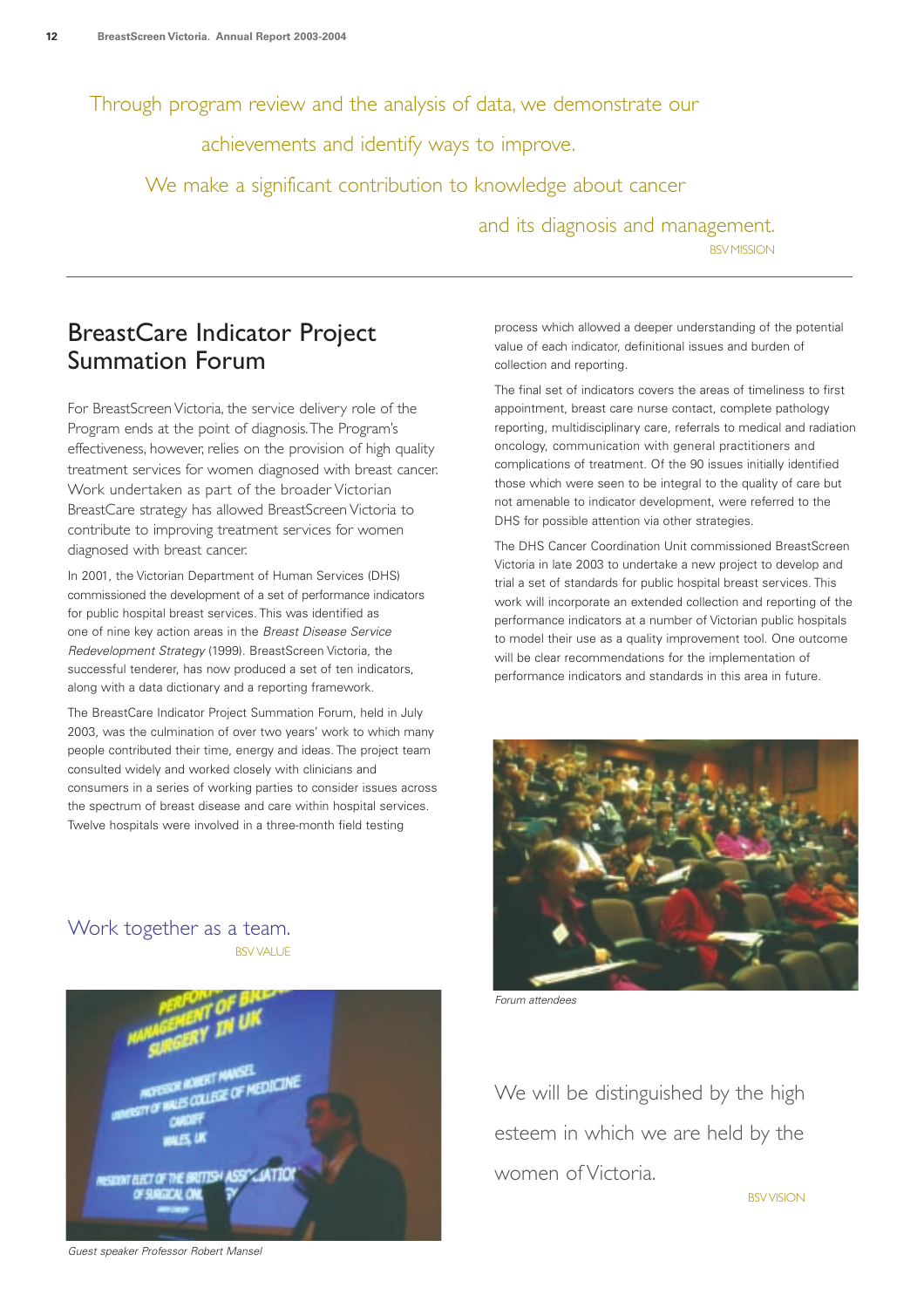We provide services that are accessible to women wherever they live,

whatever their background, women with special needs and those disadvantaged in our society.

We advocate for better treatment services and facilitate a pathway

to care for women diagnosed with breast cancer.

**BSV MISSION** 

# Celebrating Achievement and Building Capacity

#### Monash BreastScreen

Three infrastructure development projects commenced aimed at improving screening and assessment capacity. These projects focused on the construction of a new assessment facility at Casey Hospital Berwick (as part of Southern Health), to open late 2004, relocation plans for Berwick BreastScreen to result in a dedicated screening facility, and renovation plans for Mentone BreastScreen in association with redevelopment of imaging practice.

The Consumer Reference Group continued beyond the end of the BreastCare project with the support of a senior community education worker. The group has been expanded to include routine BreastScreen service users.

#### Central Highlands and Wimmera BreastScreen

Ballarat and Horsham (Wimmera Base Hospital) screening centres celebrated ten years of service. Cakes were cut to mark the occasions and those women attending for screening on the day joined in the celebrations.

Central Highlands and Wimmera achieved full accreditation in 2003-04.

Ballarat Health Services centre relocated to a newly refurbished screening area.

#### North Western BreastScreen

A new screening site in Maribyrnong Road, Moonee Ponds opened in October 2003. The Honourable Judy Maddigan, the Speaker of the House and local Member of Parliament, was the official guest.

A successful community arts project, which involved women recently arrived from the Horn of Africa, took place at the new screening centre.



*Ainslie and Gillian during Central Highlands and Wimmera BreastScreen's 10 year celebrations*

#### Geelong and South West BreastScreen

Geelong and South West celebrated ten years of operation in August 2003. Region-wide celebrations were held in November to thank the community for its support, and mark the highest participation rate in the State.

The centre moved from West Court in Latrobe Terrace in June 2004 because the service had outgrown the building that had been its home for eleven years. BreastScreen is currently operating from temporary accommodation while awaiting development of a new breast clinic for Geelong.

The centre achieved full accreditation in 2003-04.



*Local community members celebrate the opening of the Moonee Ponds Screening Centre*



*Artwork from the Horn of Africa Women's Project*

By 2007 we will show a reduction in mortality from breast cancer in the Victorian community.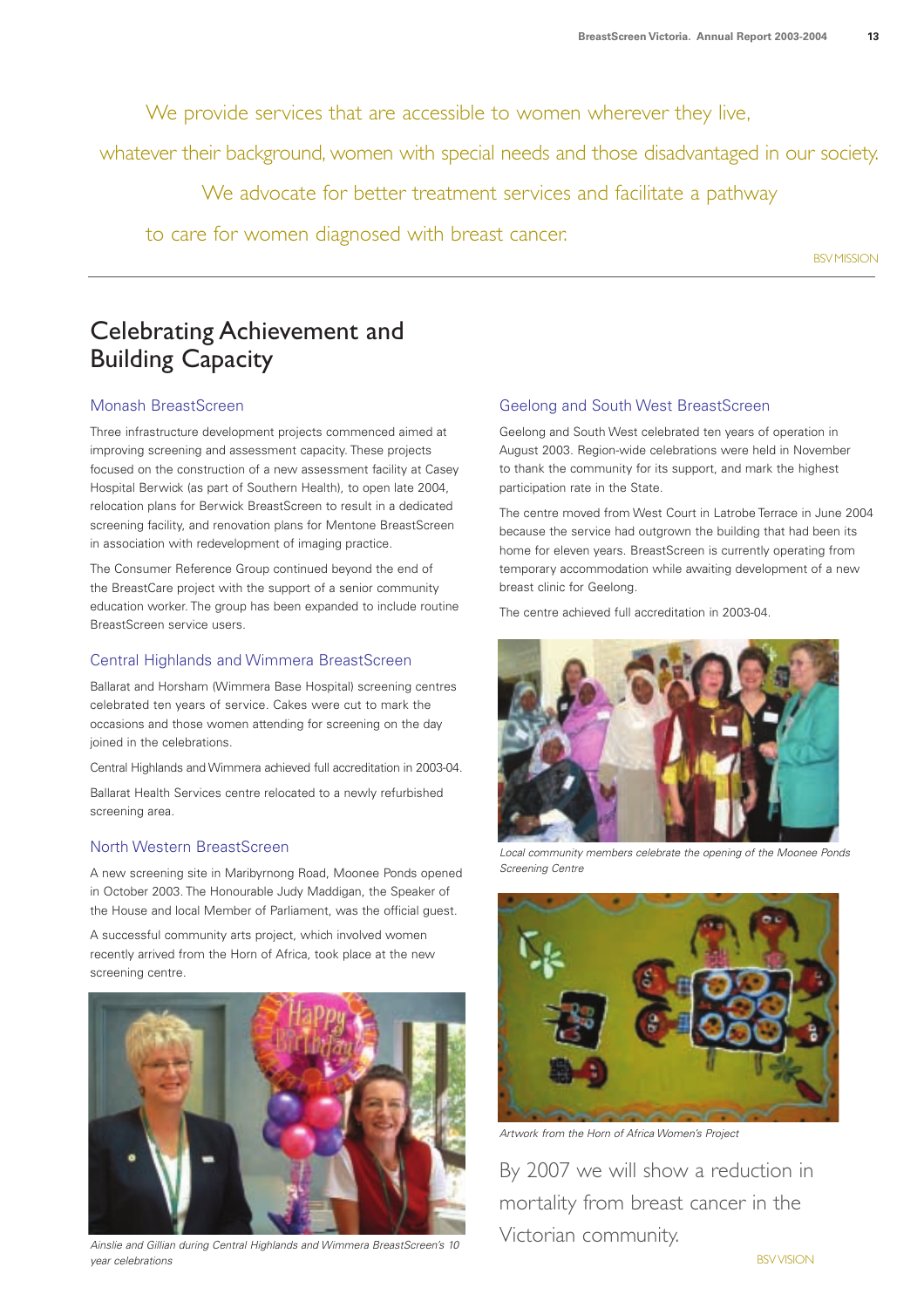#### Bendigo Regional BreastScreen

Bendigo Regional BreastScreen was granted four-year accreditation status in February 2004. The process was a very positive experience for all members of the team.

The website www.BreastServices.lmha.com.au - a joint project between the service and the Strengthening Support for Women with Breast Cancer project - was developed to give women with breast cancer information about the diagnosis and treatment of the disease. It also includes an online professional development forum for breast care nurses.

#### Gippsland BreastScreen

Gippsland gained accreditation following a site visit in May. The efforts of staff were rewarded with positive feedback from the accreditation team. Collaboration with BreastCare was noted, particularly the positive delivery of a high quality seamless pathway of care for women with breast cancer.

Dr Darren Lockie joined the team as Chief Radiologist in December. His knowledge and expertise has benefited both staff at Gippsland BreastScreen and the women using the service.

#### Maroondah BreastScreen

Maroondah BreastScreen held its ten-year celebration in March 2004. To acknowledge the major achievements and challenges of the past decade, the centre held special activities during the middle of March. These included a formal launch of the ten-year celebrations for the current and past Maroondah staff, as well as a session for general practitioners on the assessment process and a community session for women and their families.

Local artist Michelle Mischkulnig was commissioned to make a piece of textile art to celebrate Maroondah's tenth anniversary.

#### St Vincent's BreastScreen

St Vincent's BreastScreen celebrated ten years of screening with anniversary celebrations in September 2003.

The service underwent an accreditation visit in May 2003 and was granted full accreditation in July 2004.

Two breast fellows each trained with Dr Cawson for six months. Chief Radiographer Sue Macaulay has been seconded to the Coordination Unit, one day per week, to assist with the coordination of high quality radiography for the Mobile Screening Service.

In collaboration with Austin Health, an additional fortnightly clinic commenced in April 2004. *Dr Rodney Taft, Director of Maroondah BreastScreen and Glenice Freeman*



*Textile art by Michelle Mischkulnig commissioned to celebrate Maroondah's 10th anniversary*



*OAM, a Director of Eastern Health and instrumental in the establishment of Maroondah BreastScreen and Maroondah Breast Clinic*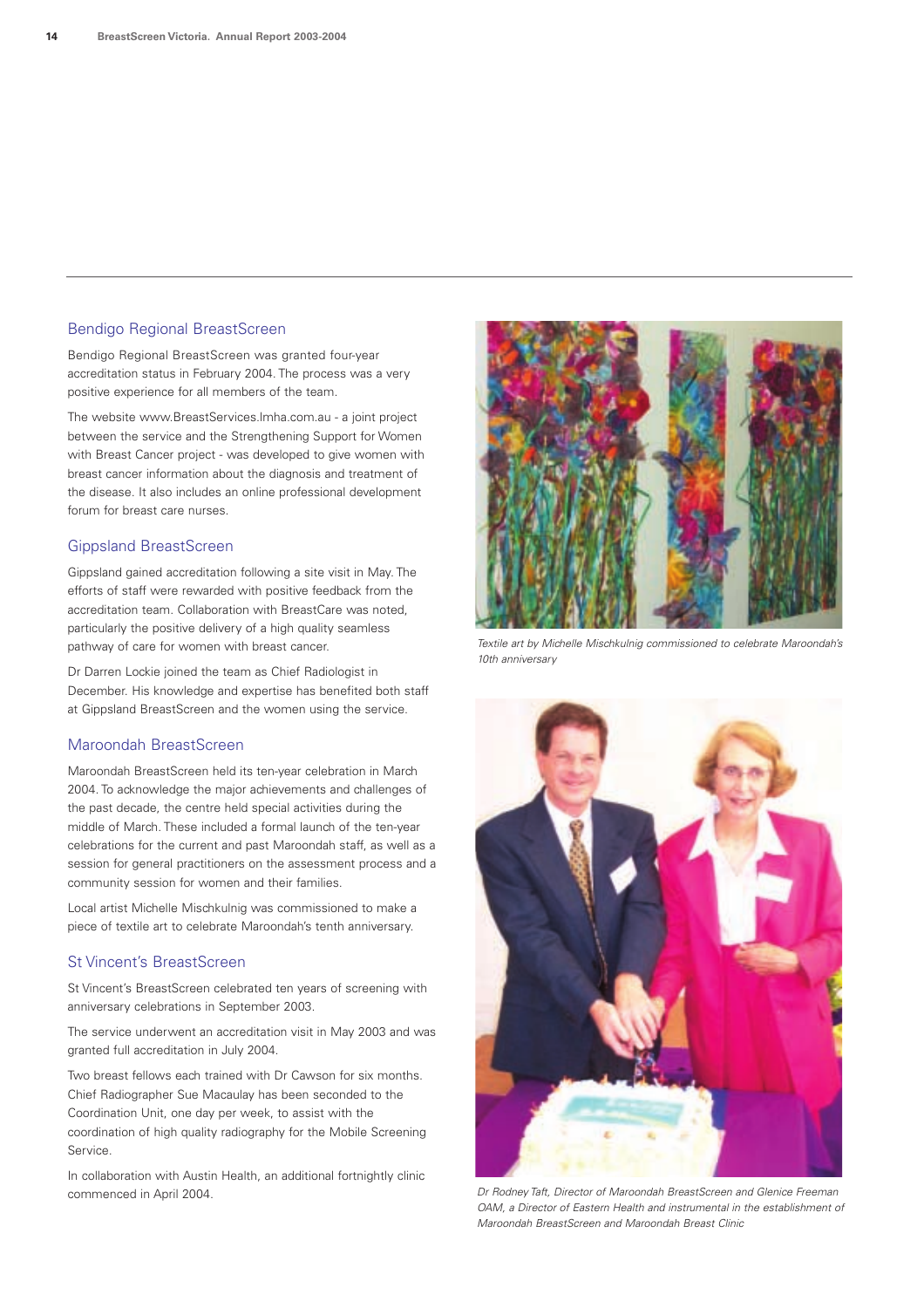# We strive for excellence in the provision of information and support to women, in multidisciplinary care

and clinical practice.

BSVMISSION

#### Radiographer Training Centre

The Radiographer Training Centre continued its crucial role in supporting and developing a highly skilled workforce. A film test set was developed to assist designated radiographers in implementing and monitoring the new National Accreditation Standards relating to film quality. A new film quality review system was also developed and trialled at Bendigo Regional BreastScreen.

Academic and clinical training courses offered in 2003-04 were fully subscribed. Part 2 academic training was held in November 2003 and attracted 20 trainees (16 BreastScreen Victoria radiographers and 4 from either the private or public diagnostic sector). Part 1 academic training was conducted in April 2004 and attracted 21 trainees (11 from BreastScreen Victoria and 10 from the diagnostic sector).

Clinical training was conducted throughout the year. Eighteen BreastScreen Victoria radiographers and one radiographer from the diagnostic sector received clinical training.

Positioning workshops again proved popular, necessitating a waiting list for bookings. Three workshops were offered in 2003-04, attended by 45 BreastScreen Victoria radiographers and 17 from the diagnostic sector.

# Our Telstra Business Woman of the Year Finalist

In 2003 our CEO, Onella Stagoll, was a finalist in the Telstra Business Women of the Year awards. Although Onella insists that credit for this achievement is due to the staff of the Program as a whole, rather than to her alone, we thought it appropriate to take this opportunity to pay tribute to her leadership.

As many readers will know, Onella Stagoll has guided the development of the screening program from its humble beginnings with three staff in 1992 to a busy and expanding network in 2004.

While appointed Director of the BreastCare Coordination Unit within the Department of Human Services, Onella continued in her BreastScreen role. From 1999 to 2003 she oversaw the Breast Diseases Service Redevelopment Strategy, which in turn has become the model for a comprehensive restructure of all cancer services in Victoria.



*Onella Stagoll, CEO, BreastScreen Victoria Coordination Unit and Manny Bonnici, Director of Finance, BreastScreen Victoria Coordination Unit at the Telstra Business Woman of the Year Awards 2003*

Be passionate about excellence. **BSV VALUE** 

Be bold and proud. **BSV VALUE**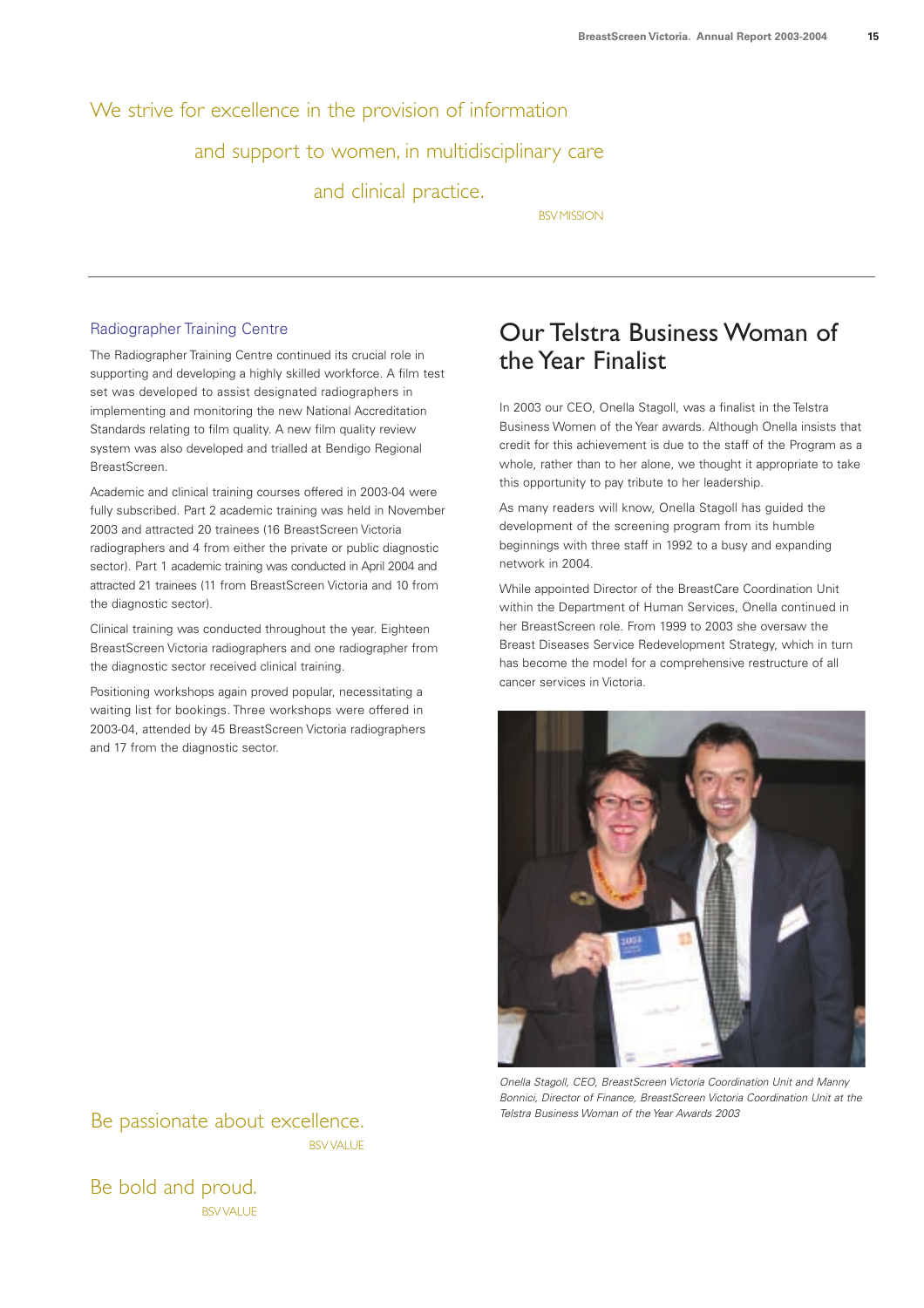We are a not-for-profit, government-funded program providing mammographic screening and assessment through to a diagnosis of breast cancer to women for whom the evidence of benefit is strongest.

**BSV MISSION** 

# The Board of Management and its Sub-committees

#### **Board of Management**

Associate Professor Richard Bell Ms Dorothy Reading, Deputy Chair Ms Margaret Crossley, Treasurer Dr Dallas English, from October 2003 Associate Professor Michael Green, representing the Medical & Scientific Advisory Committee Ms Mary Anne Hartley Associate Professor Michael Henderson, representing the Medical & Scientific Advisory Committee Mrs Avis Macphee Professor Marian Pitts, from April 2003 Mrs Judy Rynhart, representing the Consumer Advisory Committee Ms Maria Wright, representing the Consumer Advisory Committee Ms Onella Stagoll, ex officio

#### Board of Management Executive Committee

Associate Professor Richard Bell Ms Dorothy Reading Ms Margaret Crossley Professor Marian Pitts Ms Onella Stagoll

#### **Medical and Scientific Advisory Committee**

Associate Professor Michael Green, Chair Dr Prue Allan Ms Alison Amos, ex officio, from May 2003 Dr Jill Evans Dr Prue Francis Dr Jane Gunn Mr Stewart Hart, ex officio Associate Professor Michael Henderson Dr Huw Llewellyn Ms Sue Macaulay Dr Prue Neerhut Dr Allison Rose, ex officio Dr Denise Ruth Ms Pauline Sanders, ex officio, until May 2003 Mr David Speakman Ms Elizabeth Stewart

#### **State Accreditation Committee**

Ms Dorothy Reading, Chair Ms Monica Byrnes Professor Gordon Clunie, until February 2004 Dr Dallas English Ms Ruth Hertan, ex officio, until November 2003 Dr Michael Jefford, from May 2004 Mrs Judy Hogg Dr Helen Keleher Ms Genevieve Nolan, until February 2004 Ms Onella Stagoll, ex officio Ms Jules Wilkinson, ex officio from February 2004

#### **Consumer Advisory Committee**

Ms Maria Wright, Chair Ms Glenda Banks Mrs Fran Harrison, from February 2004 Mrs Judy Hogg Dr Judy Lavery Ms Elisabeth Newman Ms Beth Neyland, until July 2003 Ms Liza Newby, from November 2003 Ms Caroline Petit, until October 2003 Ms Suzanne Phillips Ms Judy Rynhart Ms Onella Stagoll, ex officio Ms Barbara Taylor Ms Helen Varney, until January 2004 Ms Sue Lockwood, observer member

#### **Research and Evaluation Committee**

Professor Marian Pitts, Chair, from April 2003 Dr Dorota Gertig, Chair until October 2002, remains a member Dr Anne Kavanagh, Deputy Chair Ms Alison Amos, ex officio, from May 2003 Dr Jacquie Chirgwin Mrs Philippa Hartney Ms Jane Jones, from October 2002 Associate Professor Pranee Liamputtong-Rice Mr Bruce Mann Ms Barbara Taylor, representing the Consumer Advisory Committee Ms Vicki White Ms Maria Wright, representing the Consumer Advisory Committee from February 2003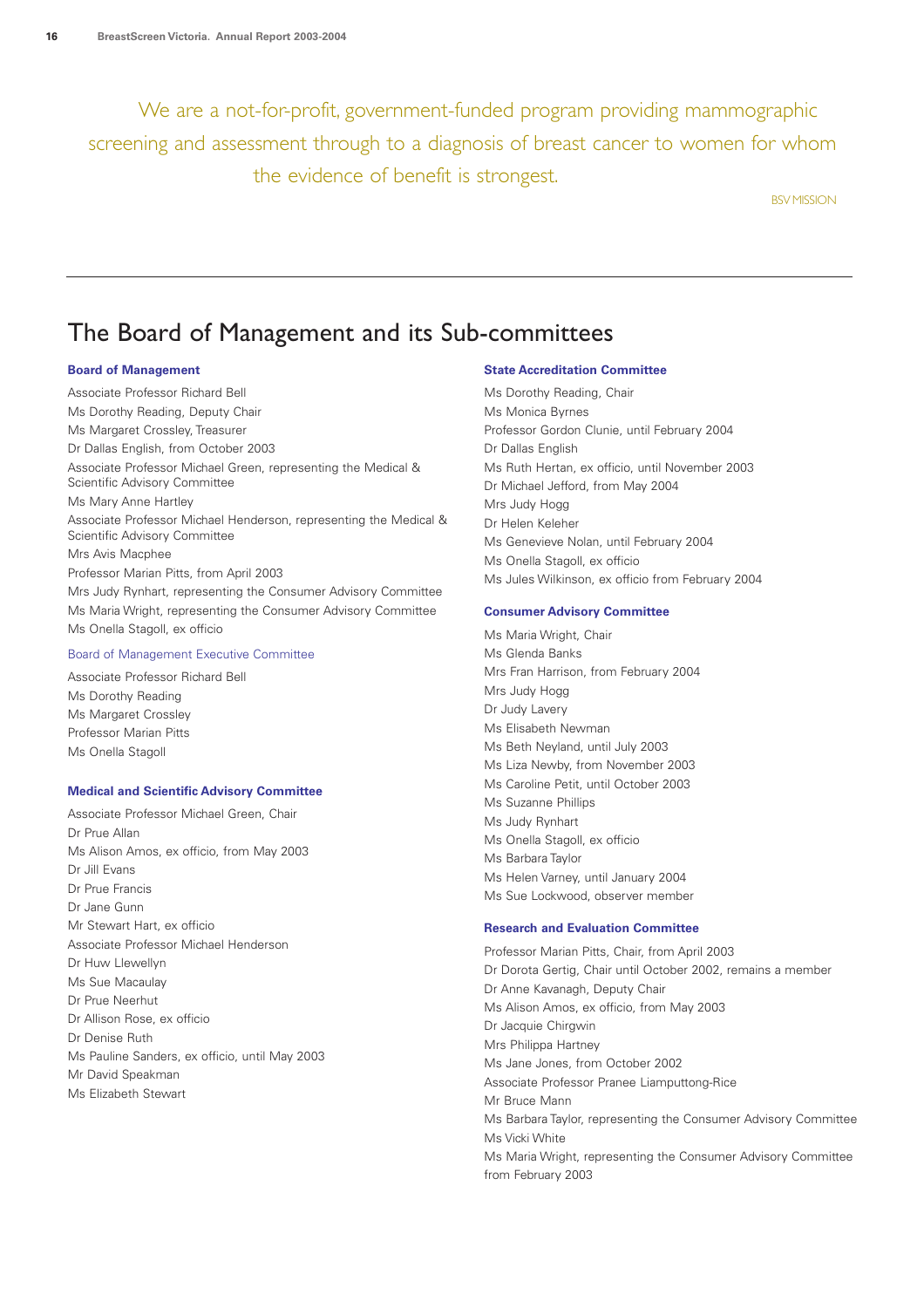

**"**The Board members bring a wonderful array of skills and experience to their roles and the Program has benefited greatly from their involvement.**"** ASSOC. PROF. RICHARD BELL CHAIR

*L-R: Mr Michael Handerson, Mrs Avis Macphee, Ms Mary Anne Hartley, Ms Onella Stagoll, Mrs Judy Rynhart, Professor Marian Pitts, Ms Dorothy Reading and Dr Dallas English*

# Profile of the Board of Management

#### Associate Professor Richard Bell, Chair

Associate Professor Bell is Director of Cancer Services and Medical Oncology at the Andrew Love Cancer Centre at Geelong Hospital. He has published widely in the area of cancer treatment, particularly breast cancer. Associate Professor Bell is a member of the Ministerial Task Force on Cancer. He was appointed Chair of the Board in July 2003.

#### Ms Margaret Crossley, Treasurer

Ms Crossley is a chartered accountant and partner at Day Neilson. She was founding Treasurer to the BreastScreen Victoria Board in 1991 and continues to serve the Board in that role. She was also a member of the State Accreditation Committee from 1994 to 1998.

#### Dr Dallas English

Dr English is the Associate Director of the Cancer Epidemiology Centre at the Cancer Council Victoria. He has substantial experience as a cancer epidemiologist, having worked in this field since 1982. He has also served on many state and national policy committees, including the Western Australian State Accreditation Committee for BreastScreen (from 1994 to 1999), and chaired one of the panels for the recent review of the National Accreditation Requirements. Dr English is active within National Health and Medical Research Council and is currently chairing one of its Grant Review Panels.

#### Associate Professor Michael Green

Associate Professor Green is Director of the Department of Clinical Haematology and Medical Oncology at the Western Hospital and Deputy Director of the Department of Clinical Haematology and Medical Oncology at the Royal Melbourne Hospital. He was appointed as the Royal Australasian College of Physicians' representative on BreastScreen Victoria's Medical and Scientific Advisory Committee (M&SAC) in 1994. He has served as an M&SAC representative on the Board since 1996 and was appointed Chair of M&SAC in 1999.

#### Ms Mary Anne Hartley

Ms Hartley joined the Board in 1997. She is a barrister, practising mainly in the area of medical negligence. Prior to going to the bar she was a partner at Phillips Fox, where she specialised in health law.

#### Associate Professor Michael Henderson

Associate Professor Henderson is Deputy Director of the Department of Surgical Oncology at the Peter MacCallum Cancer Institute and Breast Surgeon at the Peter MacCallum Cancer Centre and St Vincent's Hospital. He was appointed as the Royal Australasian College of Surgeons' representative on BreastScreen Victoria's Medical and Scientific Committee in 1991. Mr Henderson chaired this committee from 1995 to 1998 and has represented M&SAC on the Board since 1995.

#### Mrs Avis Macphee

Mrs Macphee is founder and coordinator of the Bone Marrow Donor Institute Breast Cancer Support Group. She is also a member of the Board of Management of the Victorian Breast Cancer Research Consortium and a member of the steering committee of the Breast Cancer Action Group. Mrs Macphee joined the BreastScreen Victoria Board in 1995.

#### Professor Marian Pitts

Professor Pitts is the Director of the Australian Research Centre in Sex, Health and Society, La Trobe University, and has published extensively on psychological and social aspects of health care. She joined BreastScreen Victoria's Research and Evaluation Committee in 2001 and was elected to chair the committee in April 2003 and became the committee's representative on the Board of Management.

#### Ms Dorothy Reading, Deputy Chair

Ms Reading is a Senior Strategic Consultant at The Cancer Council Victoria. She was a member of the steering committee of the Essendon Mammographic Screening Pilot Program and was nominated as a representative of the Cancer Council Victoria on the founding BreastScreen Victoria Board in 1991 and elected Deputy Chair in 1993. Ms Reading has also been a member of the State Accreditation Committee since 1994 and is its current Chair.

#### Mrs Judy Rynhart

Mrs Rynhart is a member of the Consumer Advisory Committee and has represented the committee on the Board since 1998. She is a farmer from Elmore and brings considerable experience in rural health and rural women's concerns.

#### Ms Onella Stagoll

Ms Stagoll has been the Director (now Chief Executive Officer) of BreastScreen Victoria since 1992. She is a member of the National Quality Management Committee and chairs the Communication and Education Working Group. Within BreastScreen Victoria Ms Stagoll chairs the Services Committee and sits ex officio on the Executive Committee, State Accreditation Committee and Consumer Advisory Committee.

#### Ms Maria Wright

Ms Wright is a former research officer at the Centre for Development and Innovation in Health at La Trobe University. She was a founding member of BreastScreen Victoria's Consumer Advisory Committee in 1993. Ms Wright was elected Chair of the committee in 1997 and has represented the committee on the Board since 1995. She was a member of the State Accreditation Committee from 1995 to 2002 and joined the Research and Evaluation Committee in October 2002.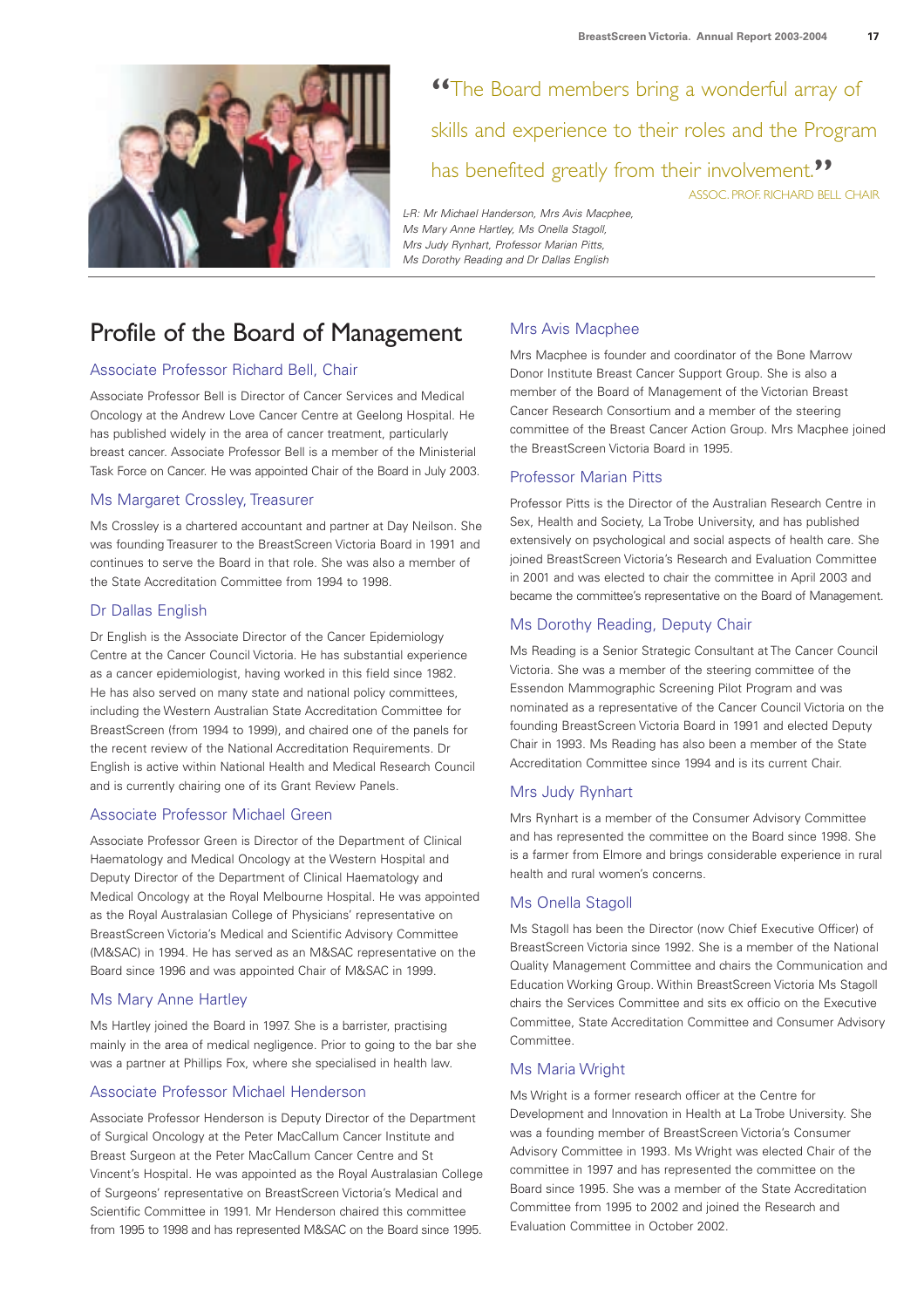#### Through the early detection of breast

cancer, we work to reduce morbidity and

mortality due to this disease in the Victorian community.

**BSV MISSION** 

# Quality Assurance Groups

#### **Data Management**

Ms Genevieve Chappell, Convenor Ms Susy Alessandri Ms Naomi Benney Ms Janita Bettio Ms Lisette Bicknell Ms Ann Bomers Ms Kaye Boyle Ms Esther Cukier Ms Amanda Eddy Mr Darren Firth Ms Suzen Maljevac Ms Helen McKenzie Ms Jundy Munro Ms Faye Putt Ms Phillipa Robertson Ms Jean Smith Mr John Siddham Ms Pamela Wilkins

#### **Information Officers**

Ms Merrian Oliver-Weymouth, Convenor Ms Deb Brown Ms Cath Butler Ms Jen Daddow Ms Gillian Hehir Ms Lisa Innes Ms Alison Jones Ms Jodie Eden-Jones Ms Libby Mitchell Ms Nicolette Torcello Ms Carol Whitehead

#### **Nurse-Counsellors**

Ms Merrian Oliver-Weymouth, Convenor, until January 2004 Ms Helen Varney, Convenor, from January 2004 Ms Heather Christensen-Anderson Ms Julie Harris Ms Christine Hoyne Ms Frances Linke Ms Glenys Makary Ms Cecilia Palma Ms Nola Phelan Ms Gemma Sacco

#### **Pathology**

Dr Norman Sonenberg, Convenor Dr Paul Bedford Dr Malcolm Buchanan Dr Prue Hill

Dr Maija Rinks, from August 2003 Dr Robert Spokes Dr Eric Sumithran Dr Beatrice Susil-Sumithran Dr Sarah Swain

#### **Program Management**

Ms Jules Wilkinson, Convenor Ms Louise Bowen Ms Erin Cosgriff Ms Victoria Cuevas Ms Philippa Hartney Ms Yvonne Hewitt Ms Michelle Muldowney Ms Jennie Slattery Ms Nicole Steers

#### **Radiography**

Ms Jayne Mullen and Ms Elizabeth Stewart, Convenors Ms Sherrill Hayes Ms Brooke Hazlett, until March 2004 Ms Kim Kyatt, from March 2004 Ms Sue Macaulay Ms Sue Omachen Ms Joanne Ronald, until April 2004 Ms Liz Sundram Ms Stephanie Tamblyn Ms Janis Uhe Ms Marijke Wijgers

#### **Radiology**

Dr Jennifer Cawson, Convenor Dr Jill Evans Dr Rob Jarvis Dr Darren Lockie, from December 2003 Dr Prue Neerhut Dr Rodney Taft Dr Cliff Trotman Dr Linda West

#### **Surgery**

Mr Graeme Campbell, Convenor Associate Professor John Collins Mr David Deutscher Mr Paul Kitchen Mr Iain Miller Mr Greg Mitchell Ms Jenny Senior Mr David Stoney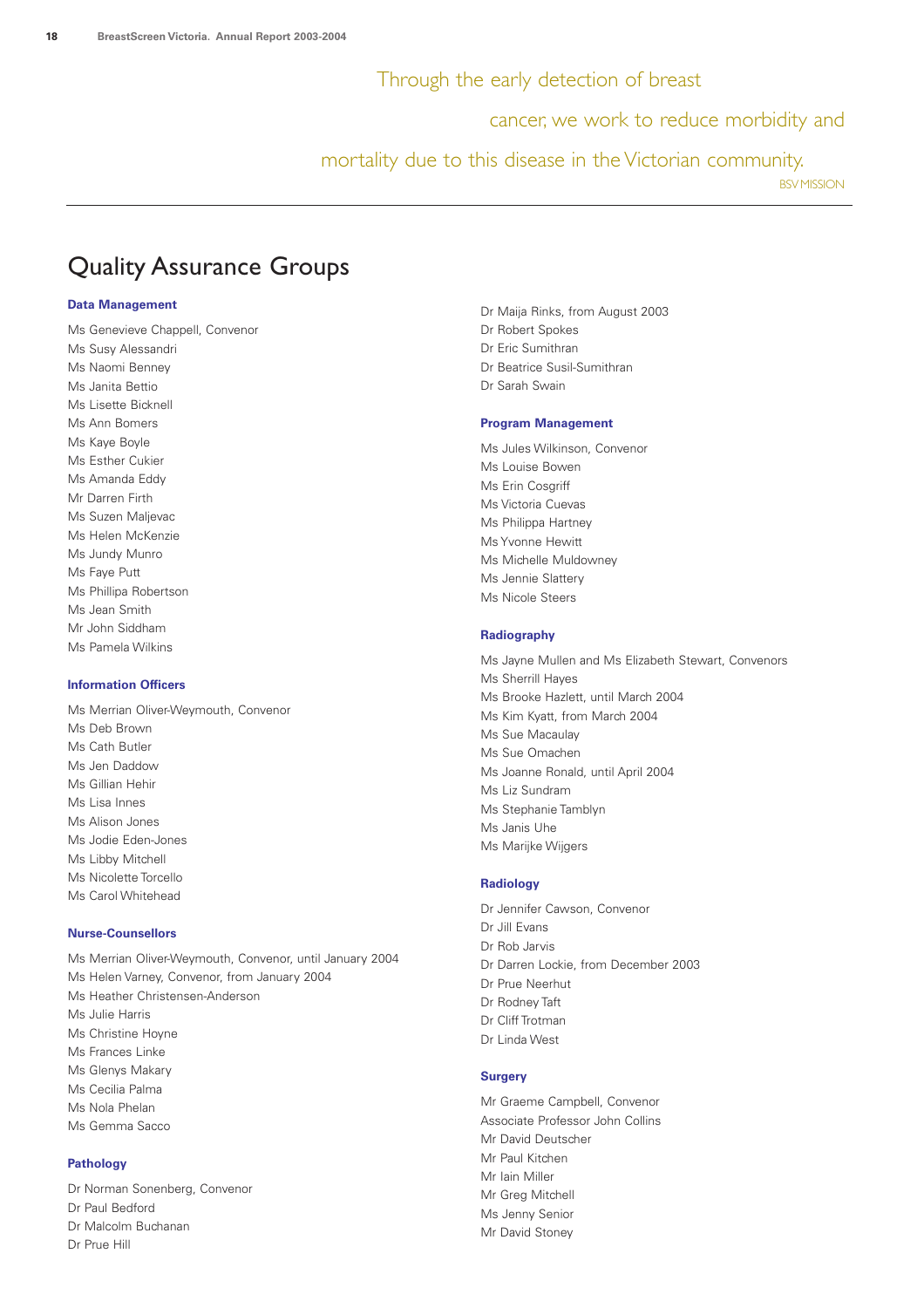# Accreditation 2003-04

**Central Highlands and Wimmera BreastScreen** Full accreditation valid until 14 November 2007

**Bendigo Regional BreastScreen** Full accreditation valid until 28 February 2008

**Geelong and South West BreastScreen** Full accreditation valid until 31 May 2005

**Gippsland BreastScreen** Full accreditation valid until 16 November 2004

**Maroondah BreastScreen** Full accreditation valid until 10 August 2005

**Monash BreastScreen** Full accreditation valid until 28 February 2005

**North Western BreastScreen** Full accreditation valid until 15 August 2005

**St Vincent's BreastScreen** Full accreditation valid until 31 August 2007

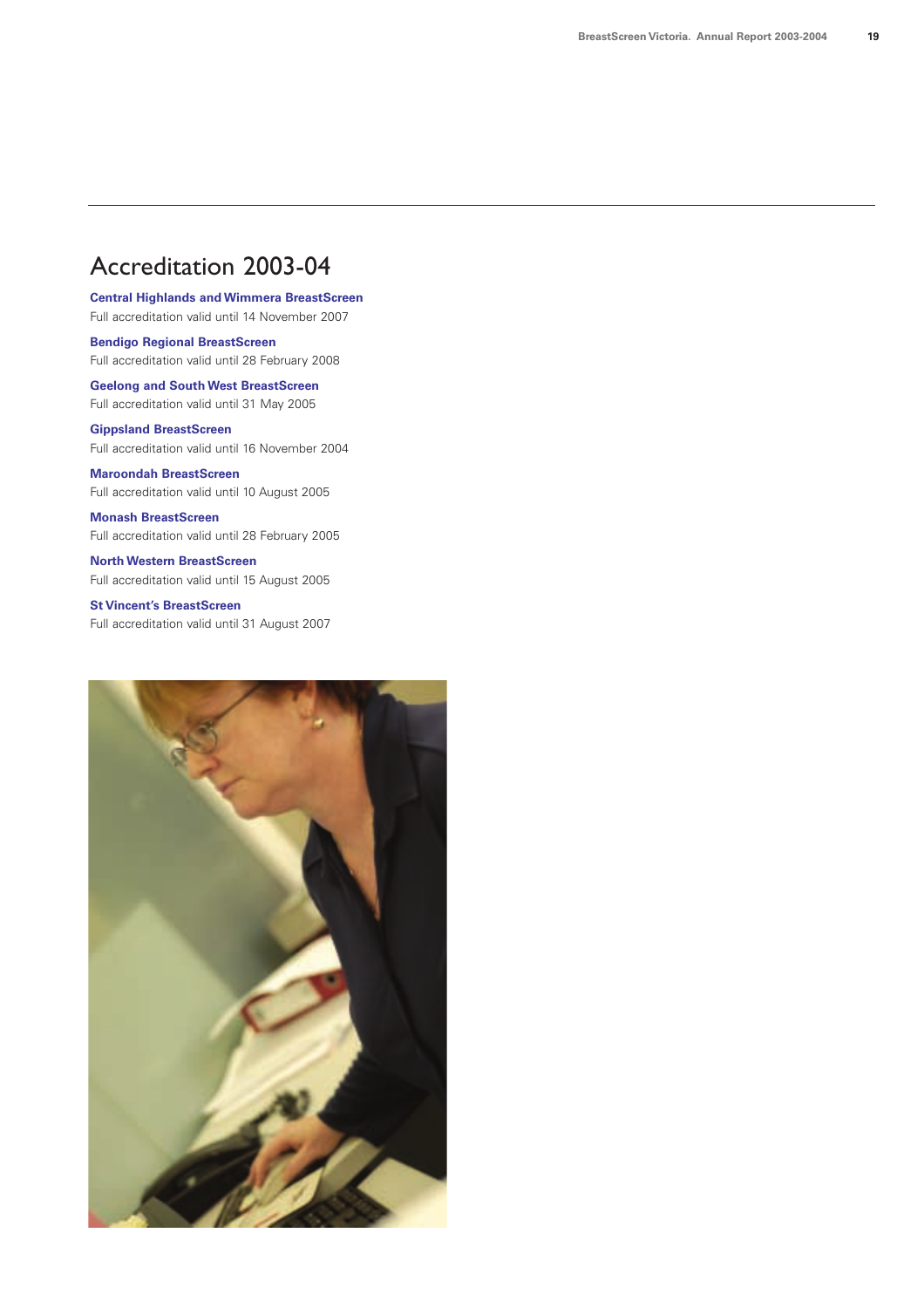

# Where We Operate

## SCREENING AND

ASSESSMENT SERVICES

#### **Bendigo Regional BreastScreen**

375 Barnard Street, Bendigo Vic 3550 Tel: (03) 5441 6850 Director: Dr Rob Jarvis Program Manager: Mrs Philippa Hartney

#### **Central Highlands and Wimmera BreastScreen**

St John of God Healthcare 101 Drummond Street North, Ballarat Vic 3350 Tel: (03) 5320 2106 Director: Dr Cliff Trotman Program Manager: Ms Jennie Slattery

#### **Geelong and South West BreastScreen**

254 Latrobe Terrace, Geelong Vic 3220 Tel: (03) 5221 6977 Director: Dr Linda West Program Manager: Ms Yvonne Hewitt

#### **Gippsland BreastScreen**

Latrobe Regional Hospital, Traralgon Campus Princes Highway, Traralgon Vic 3844 Tel: (03) 5174 3149 Director: Mr Iain Miller Program Manager: Ms Nicole Steers

#### **Maroondah BreastScreen**

24 Grey Street, Ringwood East Vic 3135 Tel: (03) 9870 0988 Director: Dr Rodney Taft Program Manager: Ms Michelle Muldowney

#### **Monash BreastScreen**

Monash Medical Centre, Moorabbin Campus Centre Road, East Bentleigh Vic 3165 Tel: (03) 9928 8760 Director: Mr Stewart Hart Program Manager: Ms Louise Bowen

#### **North Western BreastScreen**

MECRS Building 6, 34-54 Poplar Road, Parkville Vic 3052 Tel: (03) 8387 2070 Director: Dr Allison Rose Program Manager: Ms Victoria Cuevas

#### **St Vincent's BreastScreen**

1st Floor, Healy Wing, St Vincent's Hospital 41 Victoria Parade, Fitzroy Vic 3065 Tel: (03) 9288 2100 Director: Dr Jennifer Cawson Program Manager: Ms Erin Cosgriff

#### SCREENING CENTRE LOCATIONS

Bairnsdale Ballarat (Base Hospital) Ballarat (St John of God) Belmont Bendigo Berwick Blackburn Boronia Box Hill Brimbank Broadmeadows **Carlton** Camberwell Dandenong East Bentleigh Elsternwick Epping Fitzroy Footscray Frankston Geelong Greensborough Horsham Lilydale Mentone Mildura Moonee Ponds Moorabbin Morwell Parkville Preston Portland Ringwood East Rosebud Sale Shepparton St Albans **Traralgon** Warrnambool Warragul Werribee Wonthaggi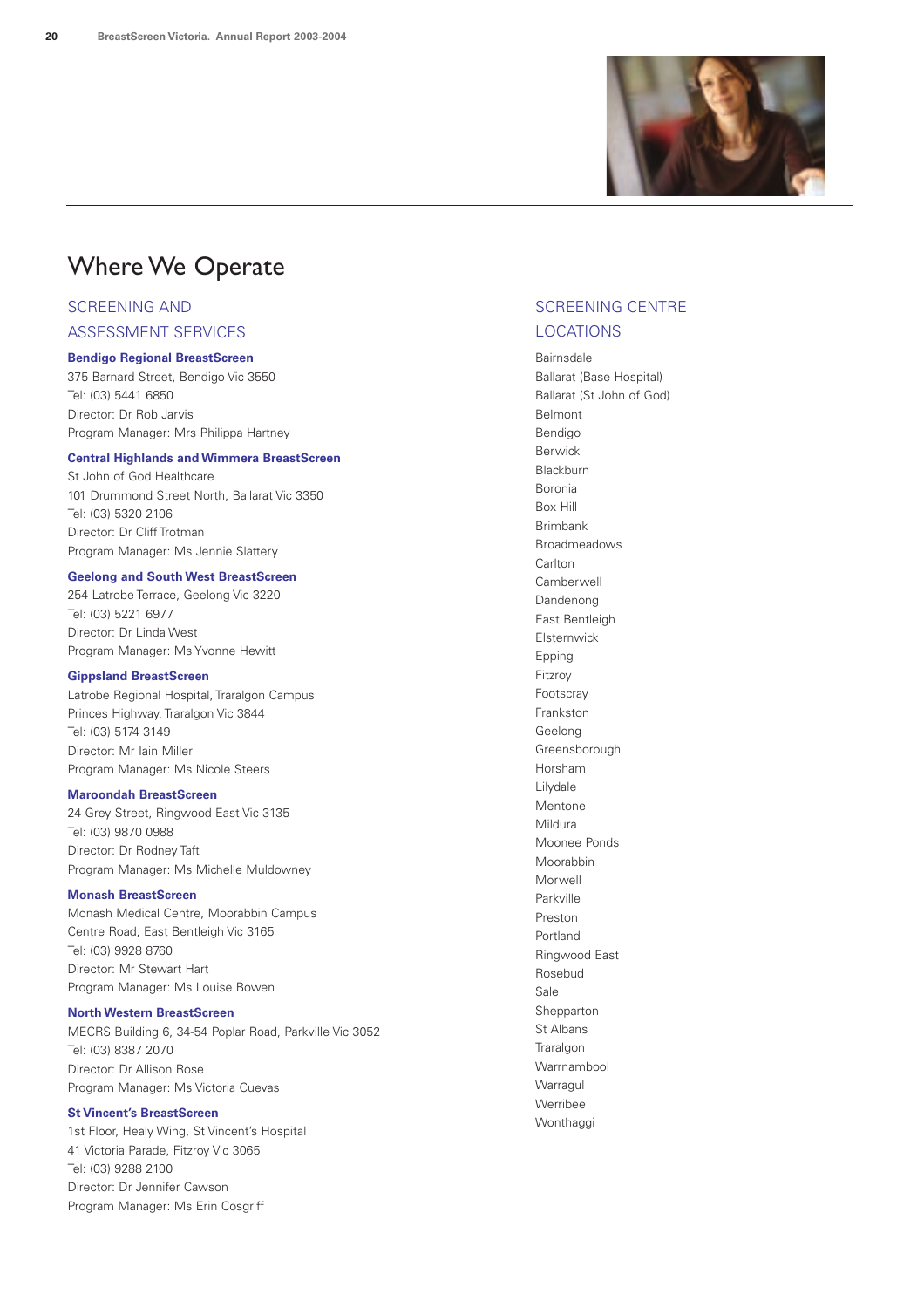#### MOBILE SCREENING SERVICE LOCATIONS

Alexandra Bacchus Marsh Belgrave Birchip Broadford Echuca Gisborne Hamilton Leongatha Kerang Kyneton Mallacoota Mansfield Melton Omeo Orbost Ouyen Port Phillip Seymour Sunbury Swan Hill Wangaratta Yarram

#### COORDINATION AND SUPPORT

**BreastScreen Victoria Coordination Unit** 31 Pelham Street, Carlton South Vic 3053 Tel: (03) 9660 6888 Chief Executive Officer: Ms Onella Stagoll

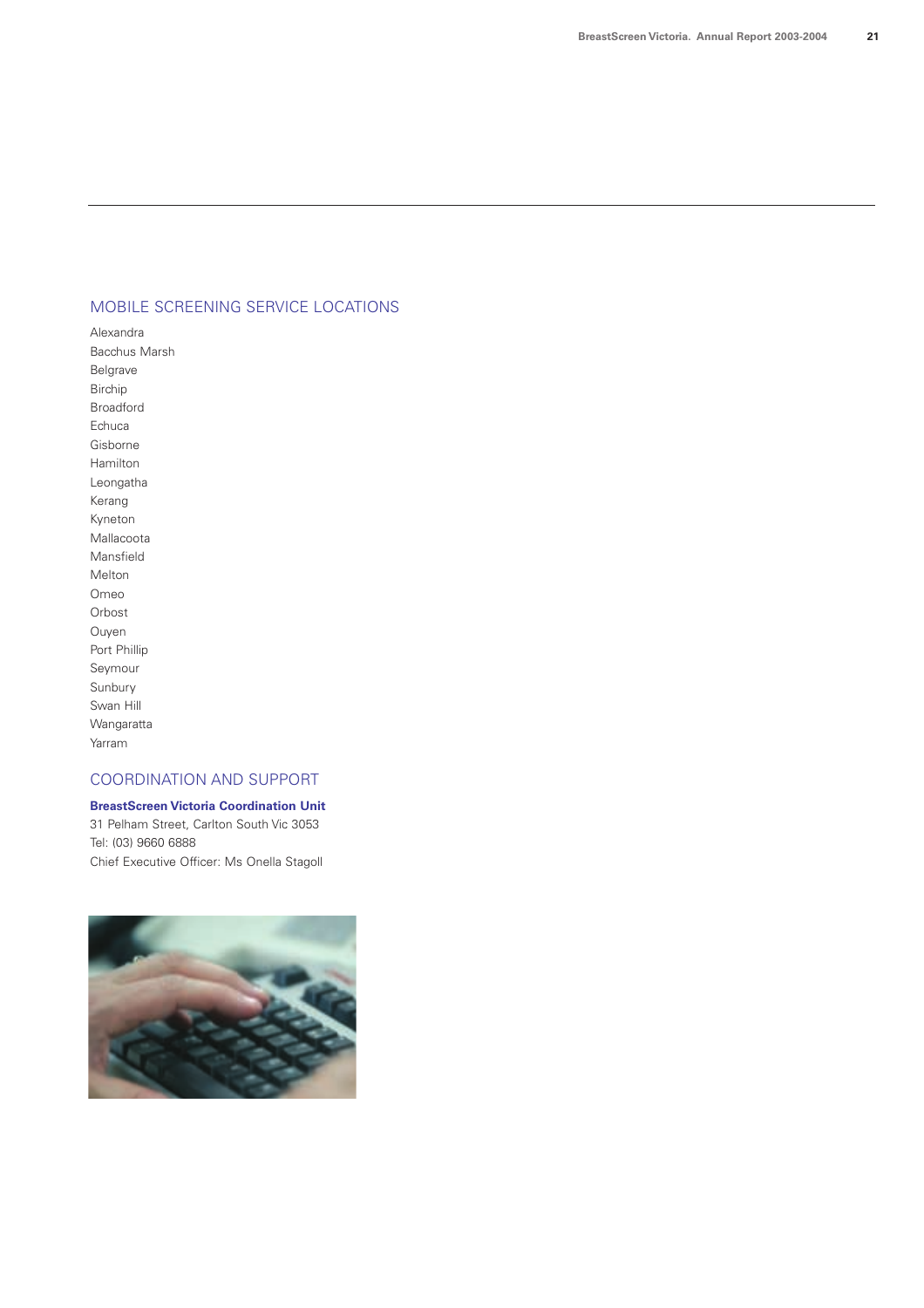# financial reports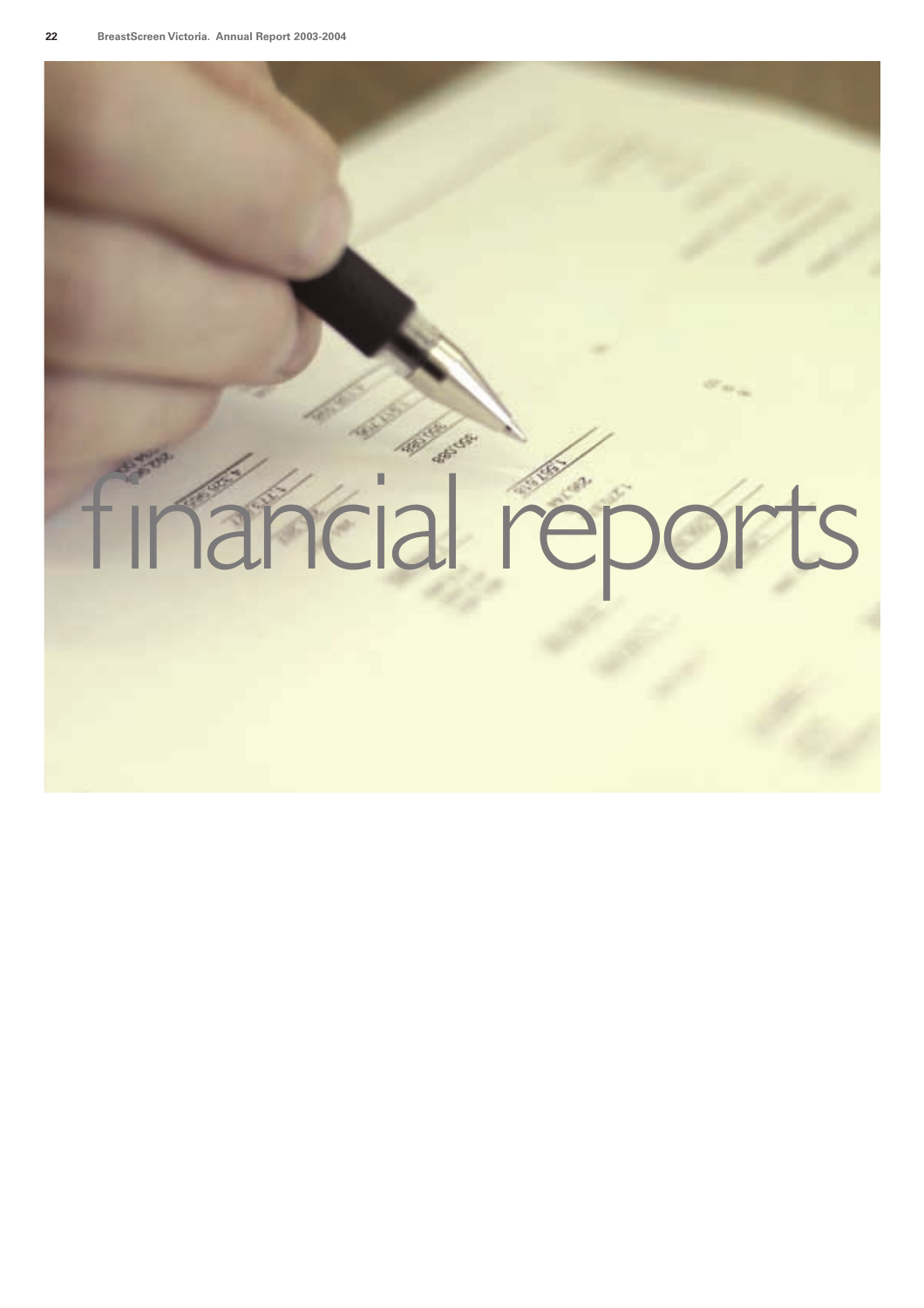**"**I'm delighted to say that in the first year of the Victoria Government

four year commitment, BreastScreen Victoria screened 199,427

which is a wonderful start and an excellent result.<sup>"</sup>

# Treasurer's Report

In last year's annual report, I mentioned that the Victorian Government committed a total of \$10.5 million over four years to increase the number of women being screened for breast cancer by 96,000. I'm delighted to say that in the first year of the Victorian Government's four year commitment, BreastScreen Victoria screened 199,427 which is a wonderful start and an excellent result.This result is a credit to all the service providers throughout Victoria. I have no doubt that the result is in part attributed to the Victorian Government's strong financial commitment to the program as well as the enthusiasm and acceptance of BreastScreen Victoria by the women of Victoria.

Experiment of the past Screen Victoria by the women of Victoria.<br>
BreastScreen Victoria has ended the 2003-2004 financial year with<br>
Annagement "Gecko Project". Year to date IT/Data systems<br>
an operating deficit of \$162,71 BreastScreen Victoria has ended the 2003-2004 financial year with an operating deficit of \$162,716. Despite the operating deficit, BreastScreen Victoria remains in a good financial position. The operating deficit can be explained by a combination of higher numbers of women screened, significant capital expenditure and building works commitments.

Highlights of the 2003-2004 financial year:

- Screened 199,427 women representing 99.7 per cent of the Department of Human Services contracted target
- Total Revenues increased by \$2.5m or 11.2% to \$24.6m
- Total Expenditures increased by \$2.9m or 13.7% to \$24.8m
- Funded \$1.9m of non recurrent capital expenditure. This represents the highest level of capital expenditure in any one year in the history of the Program.

Major items of capital expenditure were:

- Commissioning of a second Mobile Screening Unit at a cost of \$432,000
- Purchasing Medical Equipment for the new Casey Hospital Assessment Centre at a cost of \$407,000
- Purchasing two mammography machines at a cost of \$170,000
- Purchasing an ultrasound machine at a cost of \$173,300
- Purchasing two x-ray viewers at a cost of \$89,000
- Funding the third year of the new Client Data Management "Gecko" System. Expenditure incurred over the life of the project totals \$1.74m
- Building works commitments for North Western BreastScreen and Geelong BreastScreen
- No diminution in the general reserve which has remained at \$4.01m for the past four years.

Recurrent funding provided by the Department of Human Services for the year ended 30 June 2004 totalled \$23.3m: an increase of \$2m or 9.4% over that provided in 2002-2003.

The Program was pleased to receive the following additional funding:

- a capital grant of \$170,000. The grant was used to replace an eight year old ultrasound machine for North Western **BreastScreen**
- a grant of \$80,000 to undertake projects on behalf of BreastCare Victoria.

Our major IT initiative for the past two years is the Client Data Management "Gecko Project". Year to date IT/Data system expenditure has totalled \$1,739,552, with a further \$427,000 of expenditure planned for 2004-2005. The first phase of the project is due for completion in 2004-2005 and it is pleasing to report that the project will come in on budget at a total cost of \$2.2m.

BreastScreen Victoria faces a number of challenges in 2005. Maintaining and increasing the number of Victorian women being screened is an on-going challenge. The program has a strategic plan to expand capacity starting with the launch in July of a new screening site in Wonthaggi. The launch of the second mobile screening unit is due to occur in September 2004 and finally the roll-out of the new IT/Data system will commence in January 2005.

I would like to express my sincere thanks to my fellow Board members, the management team and all staff on a very successful year.

A Circuly



**Ms Margaret Crossley FCA** Treasurer, BreastScreen Victoria Inc.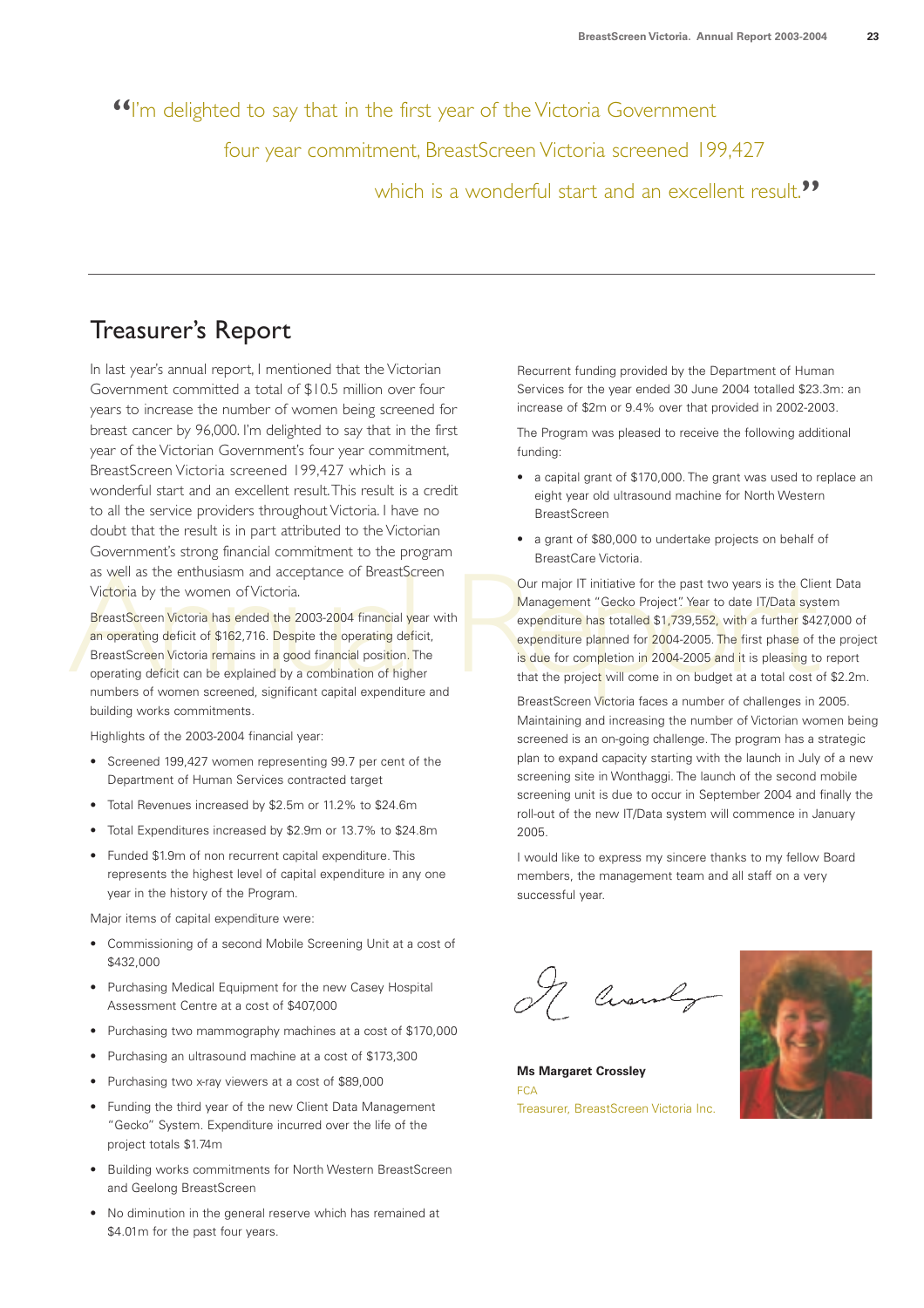# Statement of Financial Performance

#### **FOR THE YEAR ENDED 30 JUNE 2004**

|                                                          | <b>Notes</b>   | 2003/04    | 2002/03    |
|----------------------------------------------------------|----------------|------------|------------|
|                                                          |                | \$         | \$         |
| Revenues from ordinary activities                        | $\overline{2}$ | 24,559,918 | 22,094,063 |
| Employee expenses                                        |                | 3,082,749  | 2,327,251  |
| Depreciation and amortisation expenses                   |                | 404,607    | 274,021    |
| Other expenses from ordinary activities                  | 3              | 21,235,278 | 19,267,198 |
| Profit (loss) from ordinary activities before income tax |                | (162, 716) | 225,593    |
| Income tax expense relating to ordinary activities       | 1(f)           |            |            |
| Net profit (loss) from ordinary activities after income  |                |            |            |
| tax expense attributable to the association              |                | (162, 716) | 225,593    |
| Total changes in equity of the association               |                | (162, 716) | 225,593    |

The above Statement of Financial Performance should be read in conjunction with the accompanying notes.

# Statement of Financial Position

#### **FOR THE YEAR ENDED 30 JUNE 2004**

|                                      | <b>Notes</b>   | 2003/04   | 2002/03   |
|--------------------------------------|----------------|-----------|-----------|
|                                      |                | \$        | \$        |
| <b>Current Assets</b>                |                |           |           |
| Cash asset                           | 5              | 4,434,780 | 4,920,598 |
| Receivables                          | 6              | 98,555    | 7,713     |
| Other                                |                | 41,410    | 20,806    |
| <b>Total Current Assets</b>          |                | 4,574,745 | 4,949,117 |
| <b>Non-Current Assets</b>            |                |           |           |
| Furniture, Equipment & Vehicles      | $\overline{7}$ | 1,507,209 | 1,151,675 |
| <b>Total Non-Current Assets</b>      |                | 1,507,209 | 1,151,675 |
| <b>Total Assets</b>                  |                | 6,081,954 | 6,100,792 |
| <b>Current Liabilities</b>           |                |           |           |
| Payables                             | 8              | 1,270,874 | 861,460   |
| Unearned revenue                     | 9              |           | 417,840   |
| Provisions                           | 10             | 296,744   | 213,260   |
| <b>Total Current Liabilities</b>     |                | 1,567,618 | 1,492,560 |
| <b>Non-Current Liabilities</b>       |                |           |           |
| Provisions                           | 10             | 350,088   | 281,267   |
| <b>Total Non-Current Liabilities</b> |                | 350,088   | 281,267   |
| <b>Total Liabilities</b>             |                | 1,917,706 | 1,773,827 |
| <b>Net Assets</b>                    |                | 4,164,248 | 4,326,965 |
| <b>Equity</b>                        |                |           |           |
| Retained profits                     | 11             | 130,248   | 292,965   |
| Reserves                             | 11             | 4,034,000 | 4,034,000 |
| <b>Total Equity</b>                  |                | 4,164,248 | 4,326,965 |

The above Statement of Financial Position should be read in conjunction with the accompanying notes.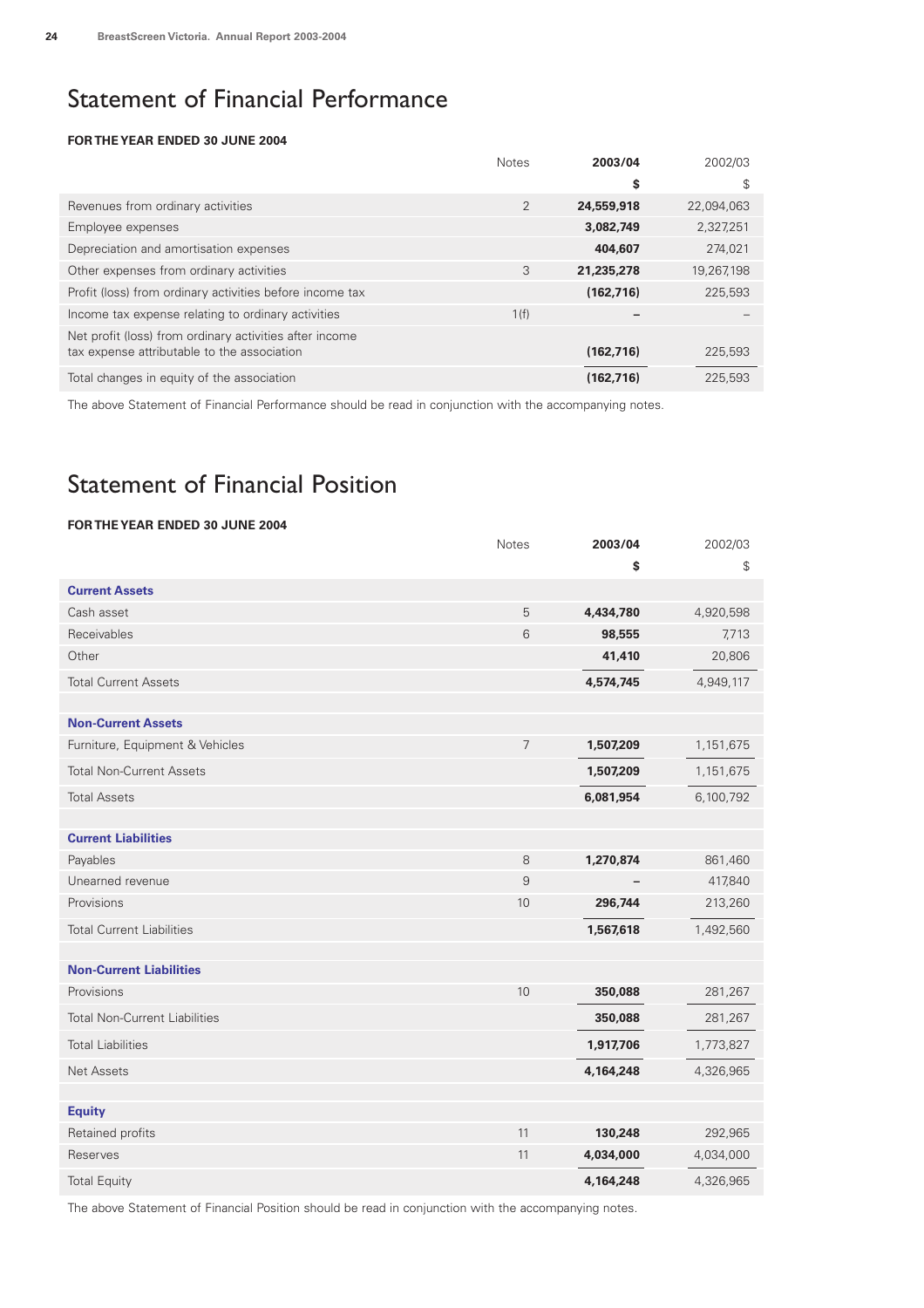# Statement of Cash Flows

#### **FOR THE YEAR ENDED 30 JUNE 2004**

|                                             | <b>Notes</b>   | 2003/04      | 2002/03        |
|---------------------------------------------|----------------|--------------|----------------|
|                                             |                | \$           | \$             |
| <b>Cash Flows from Operating Activities</b> |                |              |                |
| Receipts from Government Grants             |                |              |                |
| Recurrent                                   |                | 23,497,500   | 21,891,400     |
| <b>Bank Interest Receipts</b>               |                | 338,085      | 282,272        |
| Other                                       |                | 262,801      | 214,979        |
| Payments from Government Grants             |                |              |                |
| Cash Paid to Suppliers and Employees        |                | (23,698,426) | (21, 146, 700) |
| Net Cash Provided by Operating Activities   | $\overline{2}$ | 399,960      | 1,241,951      |
|                                             |                |              |                |
| <b>Cash Flows from Investing Activities</b> |                |              |                |
| Outflows                                    |                |              |                |
| Payments for Purchases of Fixed Assets      |                | (772,050)    | (719, 841)     |
| Proceeds from Sale of Fixed Assets          |                | 16,900       | 101            |
| Net Cash Used in Investing Activities       |                | (755, 150)   | (719, 740)     |
|                                             |                |              |                |
| Net Decrease in Cash Held                   |                | (355, 190)   | 522,211        |
| Cash at Beginning of the Financial Year     |                | 4,789,970    | 4,267,759      |
| Cash at the End of the Financial Year       | 1              | 4.434.780    | 4,789,970      |

The above Statement of Cash Flows should be read in conjunction with the accompanying notes.

#### **(1) Reconciliation of cash**

For the purpose of the statement of cash flows, cash includes cash at bank, cash on hand and investments in money market instruments maturing in less than two months. Cash at the end of the financial year as shown in the statement of cash flows is reconciled to the related items in the statement of financial position as follows:

| Cash at Bank, Cash on Hand | 753,581   | (130, 328) |
|----------------------------|-----------|------------|
| Short-Term Deposit         | 3,681,199 | 4.920.297  |
|                            | 4,434,780 | 4.789.970  |

| (2) Reconciliation of net cash provided by operating activities to operating surplus/(deficit) |            |           |
|------------------------------------------------------------------------------------------------|------------|-----------|
| Operating surplus / (deficit)                                                                  | (162, 716) | 225,593   |
| Add back non cash items                                                                        |            |           |
| Depreciation of non-current assets                                                             | 362,000    | 239,003   |
| Amortisation - Leasehold Improvement                                                           | 42,607     | 35,018    |
| Loss on sale of Fixed Assets                                                                   | 1,234      |           |
| Profit on sale of Fixed Assets                                                                 | (6,226)    | (26,590)  |
| Changes in net assets and liabilities (excluding non-operating activities)                     |            |           |
| Increase in accrued revenue/prepayments/debtors                                                | (111, 445) | 27,335    |
| Increase / (Decrease) in Creditors                                                             | 537,683    | 533,587   |
| (Decrease) / Increase in Provisions                                                            | 152,305    | 80,730    |
| Increase / (Decrease) in Provisions                                                            | 2,298      | 659       |
| Increase in grants received in advance                                                         | (417, 840) | 126,616   |
| Net Cash provided by (used in) operating activities                                            | 399,960    | 1,241,951 |

#### **3. Standby Arrangements and Unused Credit Facilities**

| Credit Facility | <b>Nil</b> | Nil |
|-----------------|------------|-----|
|                 |            |     |

**4.There were no Non-cash Financing or Investing Activities during the period**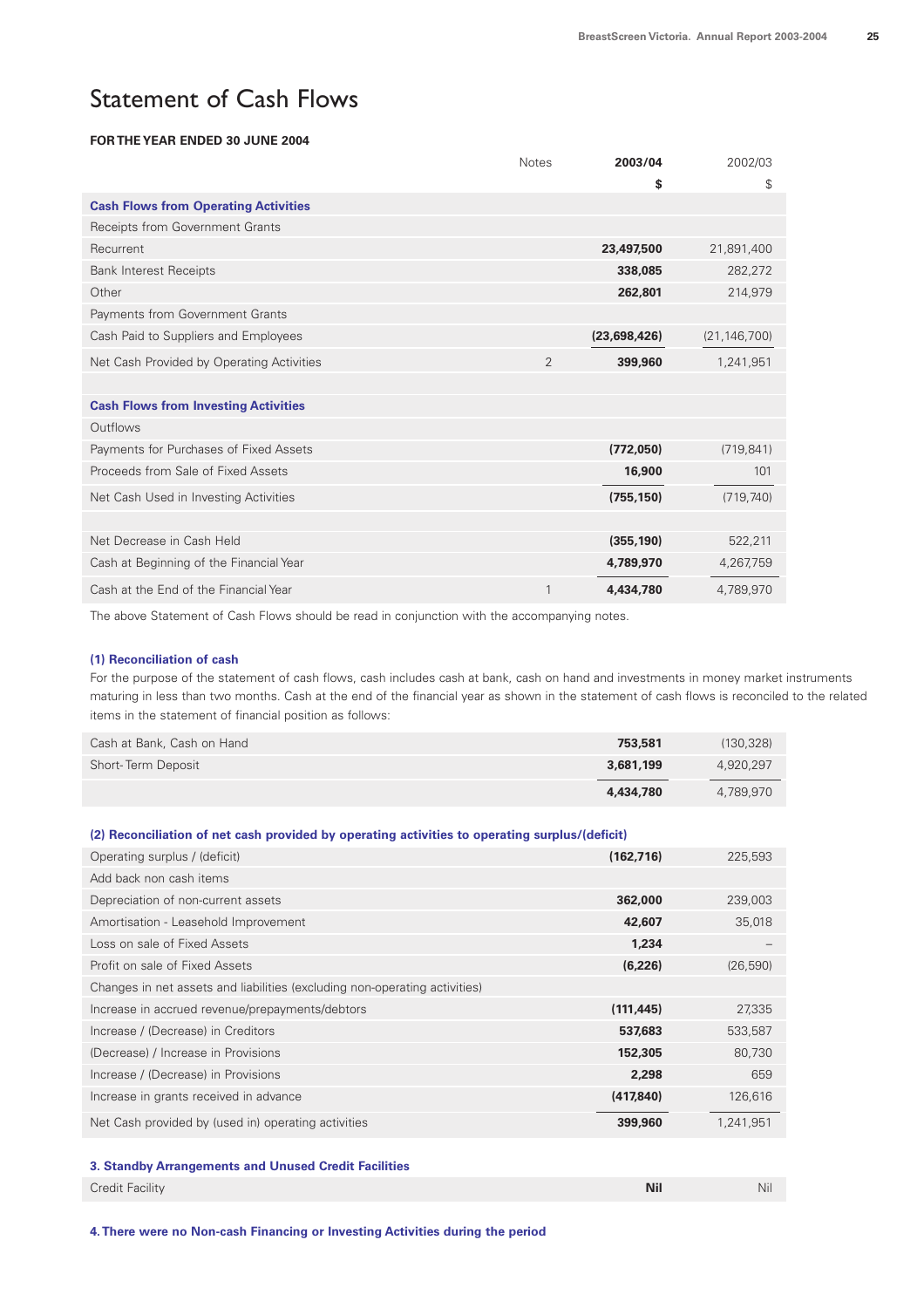## **"**BreastScreen Victoria remains in a good financial position.**"** MARGARET CROSSLEY TREASURER

# Notes to the Financial Statements

#### **FOR THE YEAR ENDED 30 JUNE 2004**

#### **Note 1** - Statement of Significant Accounting Policies

The financial report of BreastScreen Victoria Inc. is a general purpose financial report that has been prepared in accordance with Australian Accounting Standards, Urgent Issues Group Consensus Views and other authoritative pronouncements of the Australian Accounting Standards Board and the requirements of the Associations Incorporation Act (Vic) 1981. The financial report has been prepared on an accrual basis and is based on historical costs and does not take into account changing money values or, except where stated, current valuations of non-current assets. Cost is based on the fair values of the consideration given in exchange for assets.

The following is a summary of the material accounting policies adopted by BreastScreen Victoria Inc. in the preparation of the financial report.

The accounting policies have been consistently applied, unless otherwise stated.

#### **(a) Rounding off**

All amounts shown in the financial report are expressed to the nearest dollar.

#### **(b) Fixed Assets**

Fixed Assets with the exception of capital works in progress valued at \$1000 or above are recorded at historical cost and depreciation is calculated on the straight line basis so as to write off the net cost of each fixed asset over its expected useful life to the Program. Leasehold improvements are amortised over the shorter of either the unexpired period of the lease or the estimated useful lives of the improvements.

The carrying amount of fixed assets is reviewed annually by the Board members to ensure it does not exceed the written down amount of these assets.

The recoverable amount is assessed on the basis of expected net cash flows which will be received from the assets' employment and subsequent disposal. The expected net cash flows have not been discounted to their present values in determining the recoverable amounts.

| <b>Class of Fixed Assets</b>   | <b>Depreciation Rate</b> |
|--------------------------------|--------------------------|
| Computer Equipment             | $30\% - 33\%$            |
| Furniture and Fittings         | 10%                      |
| Leasehold Improvements         | 20%                      |
| Motor Vehicles                 | 33%                      |
| Office Equipment               | 20%                      |
| Mobile Van Screening Equipment | 20%                      |
| Data System Development Cost   | 14%                      |

#### **(c) Employee Entitlements**

Provision is made for the program's liability for employee entitlements arising from services rendered by employees to balance date. Employee entitlements expected to be settled within one year together with entitlements arising from wages and salaries, annual leave and sick leave which will be settled after one year, have been measured at their nominal amount. Other employee entitlements payable later than one year have been measured at the present value of the estimated cash outflows to be made for those entitlements.

Contributions are made by the program to an employee superannuation fund and are charged as expenses when incurred.

#### **(d) Incorporation**

BreastScreen Victoria Inc. was incorporated on 2 September 1992 under the Associations Incorporation Act 1981. BreastScreen Victoria Inc. was formerly called Victorian Breast Screening Coordination Unit Inc. and the name was changed on the 19 October 1998.

#### **(e) Public Liability/General Insurance**

BreastScreen Victoria Inc. is included under the Department of Human Services Master Insurance Policies.

#### **(f) Tax Status**

The activities of BreastScreen Victoria Inc. are exempt from payment of income tax and payroll tax. Payments for fringe benefits tax are made in accordance with the relevant legislation.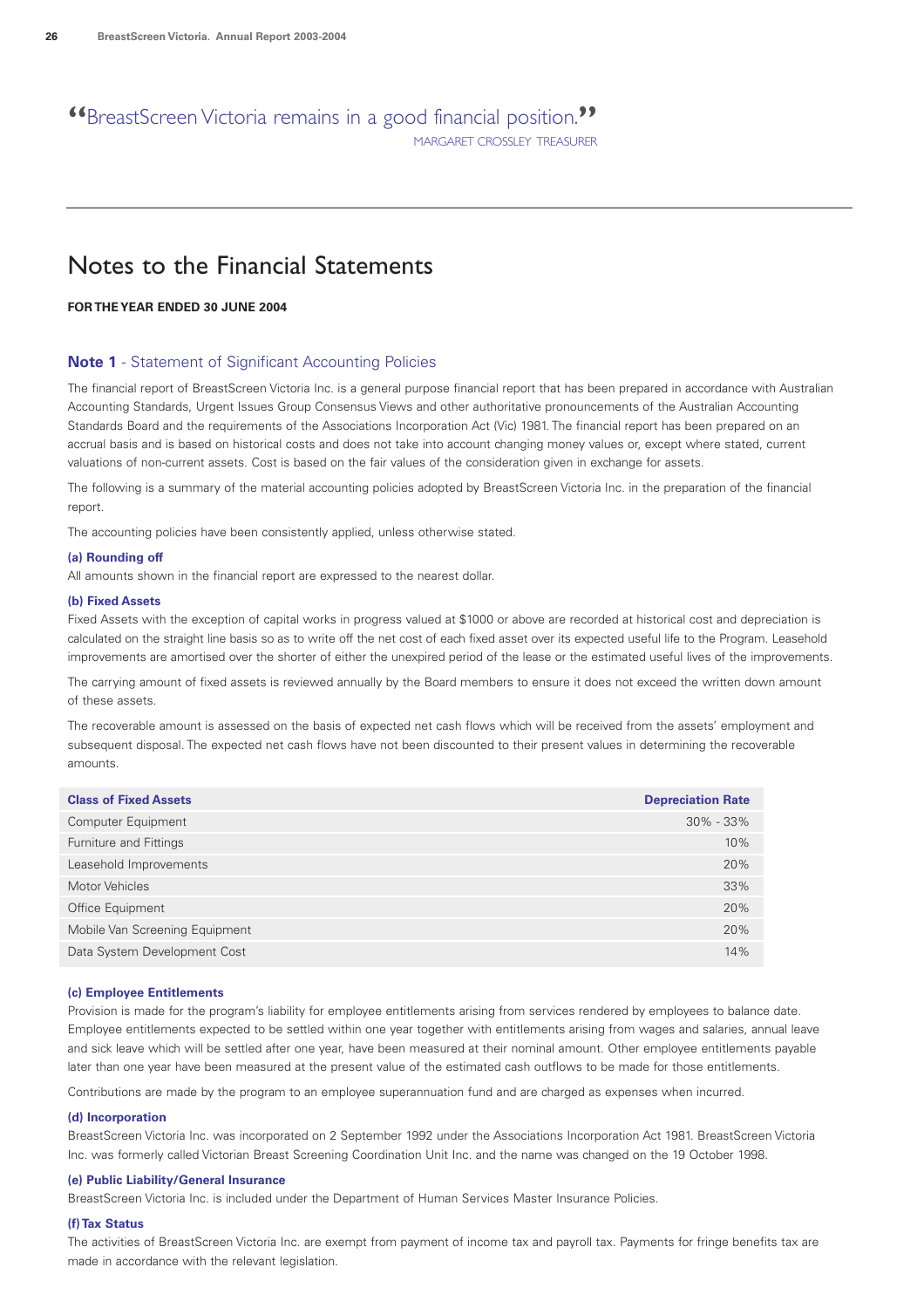#### **(g) Goods and Services Tax**

Revenues, expenses and assets are recognised net of GST.

Receivables and payables are stated at the GST inclusive amount.

#### **(h) Leases**

Leases of fixed assets, where substantially all the risks and benefits incidental to the ownership of the asset, but not the legal ownership, are transferred to the Program, are classified as finance leases. There are no finance leases at this time.

Lease payments for operating leases, where substantially all the risks and benefits remain with the lessor, are charged as expenses in the periods in which they are incurred.

#### **(i) Revenue**

Interest revenue is recognised on a proportional basis taking into account the interest rates applicable to the financial assets. Revenue from the rendering of a service is recognised upon the delivery of the service to the customers.

#### **(j) Australian Equivalents to International Financial Reporting Standards (IFRSs)**

For years ending on or after 30 June 2006, all general purpose financial reports prepared in accordance with the requirements of Chapter 2M of the Corporations Act will be required to comply with Australian equivalents to International Financial Reporting Standards (IFRSs) instead of Australian Accounting Standards presently on issue. Comparative financial statements must also be presented in accordance with Australian equivalents to IFRSs for the year ending 30 June 2005.

#### **(i) Management of the Transition Process**

In order to facilitate this transition process, the entity has provided and will continue to provide on going training to staff members that are involved in the organisation's accounting functions. Training consists of seminars and workshops provided by outside consultants. Advice is also being received from the organisation's auditors as required.

#### **(ii) Changes to Key Accounting Policies**

The entity has identified the following key differences in accounting policies that are expected to arise from adopting Australian equivalents to IFRSs.

#### **Revenue on Disposal of Assets**

Currently the entity includes gross revenue received on disposal of assets as revenue. Under Australian equivalents to IFRSs, gains and losses on sale of assets will be recognised on a net basis in revenue, resulting in lower revenue being recorded by the entity.

#### **Recognition of Revenue on Sale of Goods/Services**

When the entity adopts Australian equivalents to IFRSs, revenue from the sale of goods and services can only be recognised when the costs incurred or expected to be incurred can be reliably measured. This condition is currently not required and may result in revenue currently recognised being deferred to later periods. To the extent that revenue has been recognised under current standards at transition date that ought to have been delayed under Australian equivalents to IFRSs, an initial negative adjustment may be required to opening balances of retained earnings at 1 July 2004.

|                                              | 2003/04    | 2002/03    |
|----------------------------------------------|------------|------------|
| <b>Note 2</b> - Revenue                      | \$         | \$         |
| <b>Operating activities</b>                  |            |            |
| Government grants                            | 23,832,500 | 21,556,400 |
| <b>Non-operating activities</b>              |            |            |
| interest received                            | 338,085    | 282,272    |
| proceeds from disposal of non-current assets | 16,900     | 100        |
| other revenue                                | 372,433    | 255,291    |
|                                              | 24,599,918 | 22.094.063 |

#### **Note 3** - Profit (loss) from ordinary activities

Profit (loss) from ordinary activities before income tax expense has been determined after:

| 362,000 | 239,003 |
|---------|---------|
| 42,607  | 35,018  |
| 152,305 | 80,730  |
| 1.234   |         |
| 170.651 | 165,552 |
|         |         |
| 6,227   | 26,590  |
|         |         |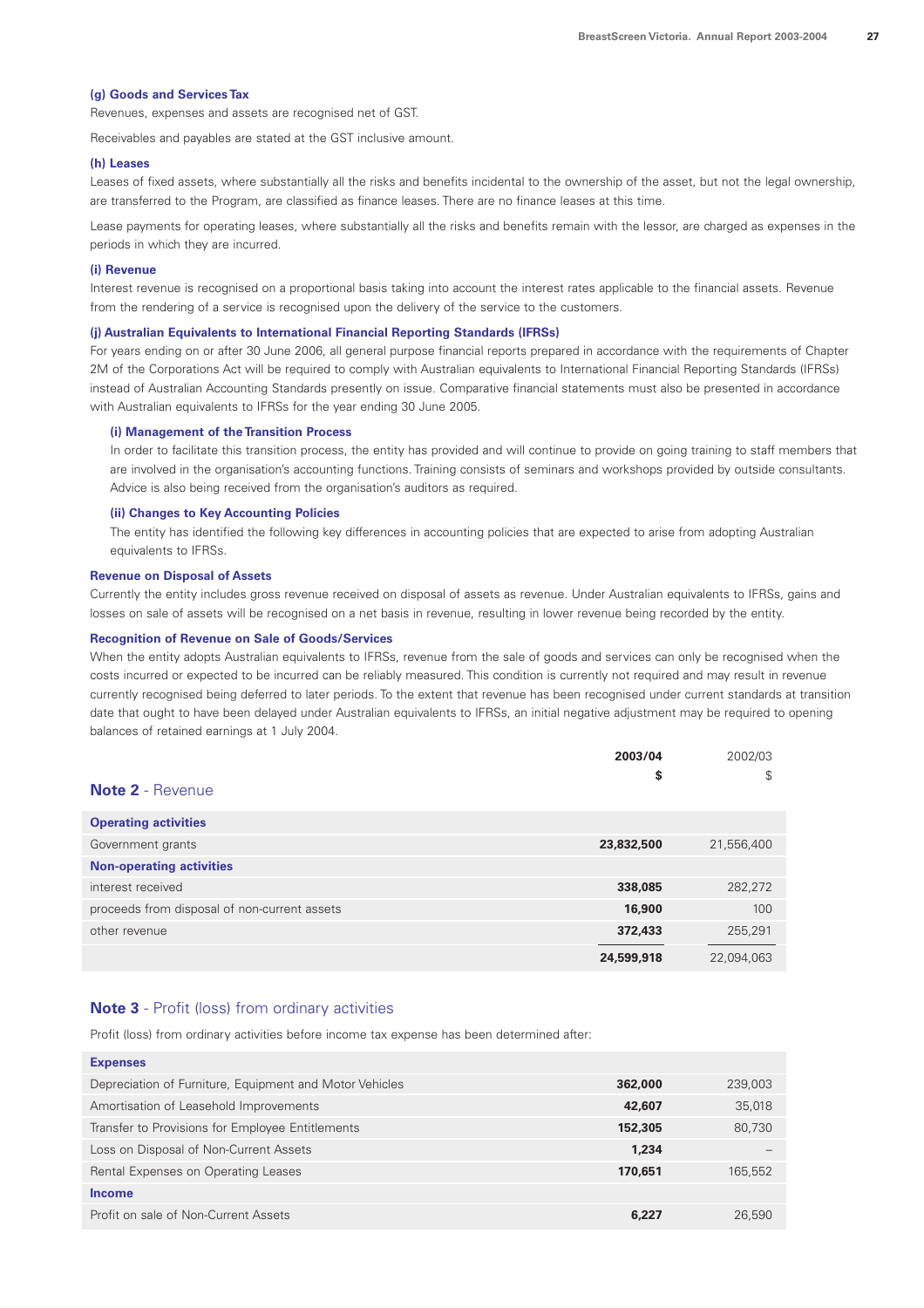| <b>Note 4</b> - Auditors' Remuneration<br>Amounts Received or Due and Receivable by the Auditors for: | 2003/04<br>\$ | 2002/03<br>\$ |
|-------------------------------------------------------------------------------------------------------|---------------|---------------|
| Auditing the Accounts                                                                                 | 7,597         | 7,579         |
| Other Service                                                                                         |               |               |
|                                                                                                       | 7,597         | 7.579         |

#### **Note 5** - Cash Assets

| Cash at Bank       | 753,131   |           |
|--------------------|-----------|-----------|
| Short-Term Deposit | 3,681,199 | 4,920,298 |
| Petty Cash         | 450       | 300       |
|                    | 4,434,780 | 4,920,598 |

#### **Note 6** - Receivables

| <b>Accrued Revenue</b> | 20,099 |              |
|------------------------|--------|--------------|
| Debtors                | 78,456 | 7,713<br>___ |
|                        | 98,555 | 7,713        |

#### **Note 7** - Furniture, Equipment and Vehicles

| Computer Equipment - at cost             | 745,863    | 697,127    |
|------------------------------------------|------------|------------|
| Accumulated Depreciation                 | (429, 518) | (322, 399) |
| Written Down Value                       | 316,345    | 374,728    |
|                                          |            |            |
| Motor Vehicles - at cost                 | 208,063    | 211,027    |
| <b>Accumulated Depreciation</b>          | (95, 909)  | (39,995)   |
| Written Down Value                       | 112,155    | 171,032    |
|                                          |            |            |
| Office Equipment - at cost               | 134,993    | 135,044    |
| <b>Accumulated Depreciation</b>          | (92, 841)  | (77,809)   |
| Written Down Value                       | 42,153     | 57,235     |
|                                          |            |            |
| Furniture and Fittings - at cost         | 150,240    | 133,028    |
| <b>Accumulated Depreciation</b>          | (89, 904)  | (81, 323)  |
| <b>Written Down Value</b>                | 60,336     | 51,705     |
|                                          |            |            |
| Leasehold Improvement - at cost          | 332,995    | 310,406    |
| <b>Accumulated Amortisation</b>          | (166, 653) | (124, 046) |
| Written Down Value                       | 166,342    | 186,360    |
|                                          |            |            |
| Mobile Van Screening Equipment - at cost | 496,505    | 319,981    |
| <b>Accumulated Depreciation</b>          | (301, 384) | (265, 700) |
| <b>Written Down Value</b>                | 195,121    | 54,281     |
|                                          |            |            |
| Data System Development - at cost        | 433,006    | 270,462    |
| Accumulated Depreciation                 | (74, 749)  | (14, 128)  |
| Written Down Value                       | 358,257    | 256,334    |
|                                          |            |            |
| Capital Works in Progress                | 256,500    |            |
| Total Written Down Value of Fixed Assets | 1,507,209  | 1,151,675  |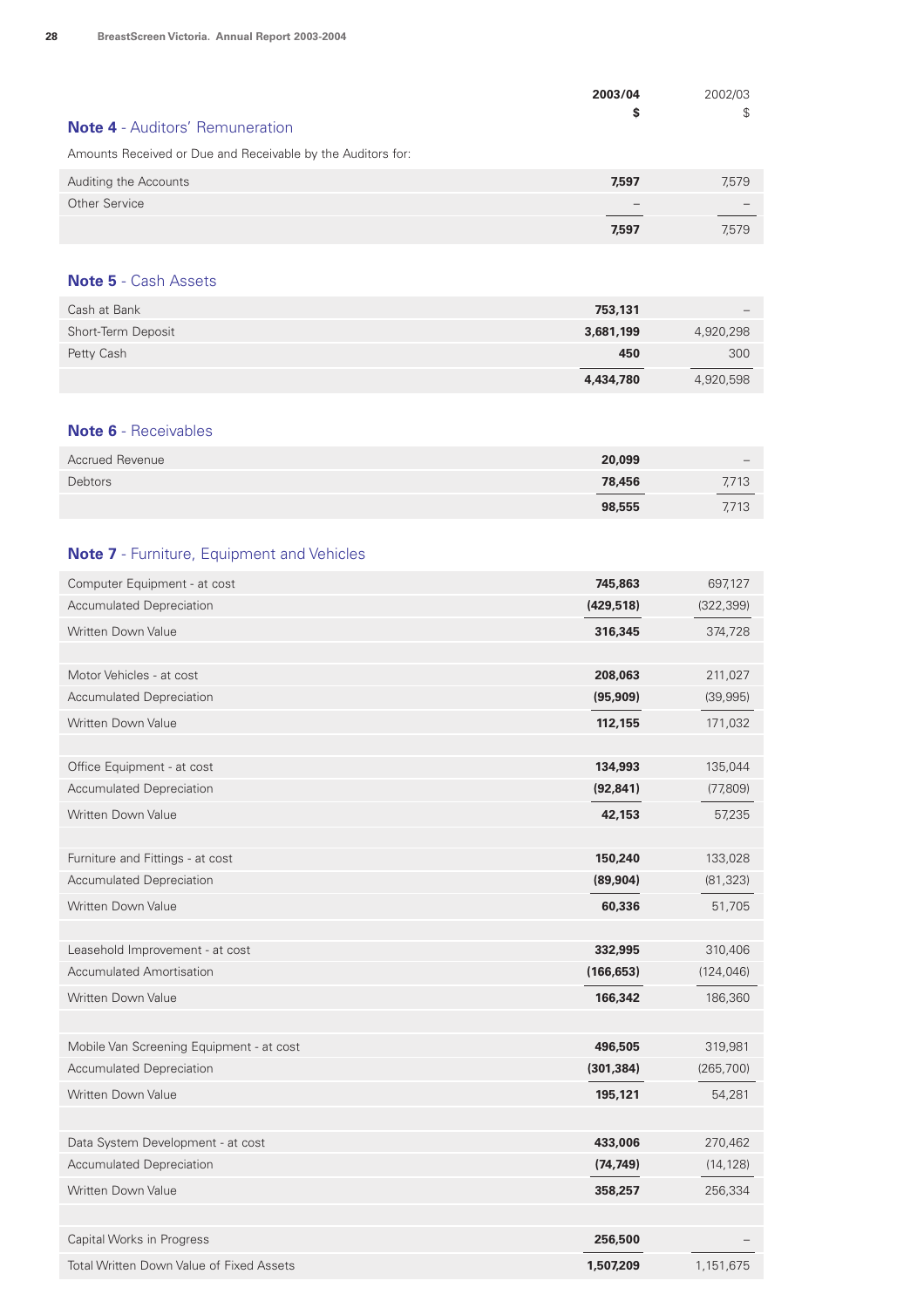#### **(a) Movement in carrying amounts**

Movement in the carrying amounts for each class of fixed assets between the beginning and the end of the current financial year.

|                                    | Computer<br>Equipment | Motor<br>Vehicles | Office<br>Equipment | Furniture<br>& Fittings |
|------------------------------------|-----------------------|-------------------|---------------------|-------------------------|
|                                    | \$                    | \$                | \$                  | \$                      |
| Balance at the beginning of year   | 374,728               | 171,032           | 57,235              | 51,705                  |
| Additions                          | 106,651               | 21,075            | 8.175               | 17,991                  |
| <b>Disposals</b>                   |                       | (10, 467)         | (1,234)             | (207)                   |
| Depreciation expense               | (165, 034)            | (69, 485)         | (22, 023)           | (9, 153)                |
| Carrying amount at the end of year | 316,345               | 112,155           | 42,153              | 60,336                  |

|                                    | Leasehold<br>Improvements | Mobile Van<br>Equipment | Data<br>System Dev. | Capital Works<br>in Progress | Total     |
|------------------------------------|---------------------------|-------------------------|---------------------|------------------------------|-----------|
|                                    | \$                        | \$                      | \$                  | \$                           | \$.       |
| Balance at the beginning of year   | 186,360                   | 54,281                  | 256,334             | 0                            | 1,151,675 |
| <b>Additions</b>                   | 22,589                    | 176.524                 | 162,544             | 256,500                      | 772,050   |
| <b>Disposals</b>                   |                           |                         |                     |                              | (11,908)  |
| Depreciation expense               | (42, 607)                 | (35,684)                | (60, 621)           |                              | (404.607) |
| Carrying amount at the end of year | 166,342                   | 195,121                 | 358,257             | 256,500                      | 1,507,209 |

|                          | 2003/04   | 2002/03 |
|--------------------------|-----------|---------|
| <b>Note 8</b> - Payables | \$        | \$      |
| <b>Current</b>           |           |         |
| <b>Bank Overdraft</b>    |           | 130,628 |
| <b>Sundry Creditors</b>  | 1,267,856 | 730,173 |
| <b>GST</b>               | 3,018     | 659     |
|                          | 1,270,874 | 861,460 |

#### **Note 9** - Unearned Revenue

| Grants received in advance | 417.840 |
|----------------------------|---------|
|                            |         |

#### **Note 10** - Provisions

| <b>Current</b>                                   |         |         |
|--------------------------------------------------|---------|---------|
| Provisions - Annual Leave                        | 235,856 | 162,139 |
| - Sick Leave                                     | 59,672  | 49,505  |
| - Annual Days Off                                | 1,216   | 702     |
| - Contingency Leave                              |         | 915     |
| Total                                            | 296,744 | 213,261 |
|                                                  |         |         |
| <b>Non Current</b>                               |         |         |
| Provisions - Long Service Leave                  | 350,088 | 281,267 |
| Aggregate Provision for Employee Entitlements    | 646,832 | 494,528 |
| Number of employees at year end (full time efts) | 45      | 38      |

#### **Note 11** - Reserves and Retained Profits

| (a) General Reserve | 4.034.000 | 4.034.000 |
|---------------------|-----------|-----------|
|                     |           |           |

Nature and purpose of reserve

The general reserve is used for the purpose of funding capital asset maintenance/acquisition and new technology.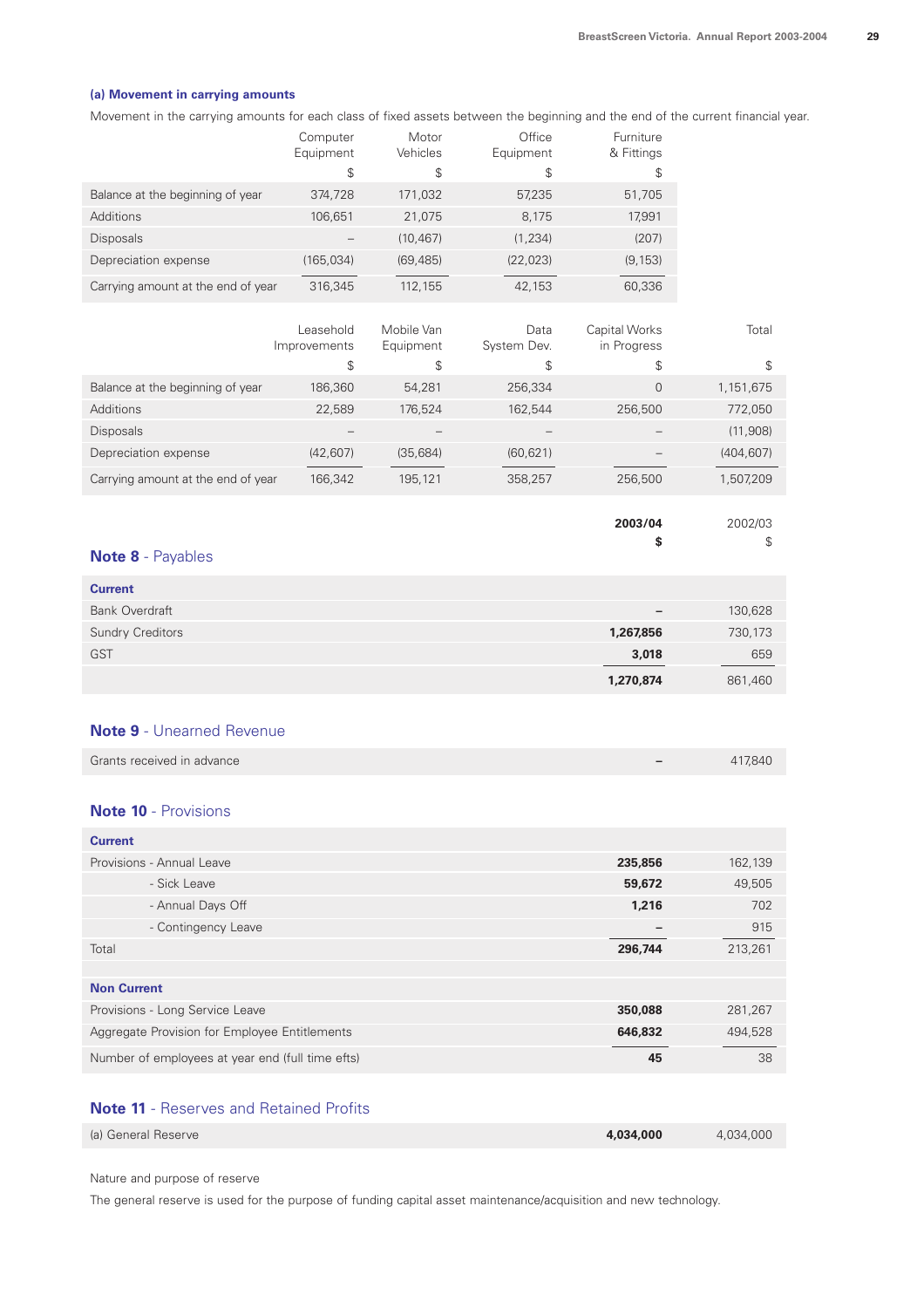|                                                         | 2003/04    | 2002/03 |
|---------------------------------------------------------|------------|---------|
|                                                         | S          |         |
| (b) Retained Profits                                    |            |         |
| Retained profits at the beginning of the financial year | 292,964    | 67,371  |
| Net profit (loss) attributable to the association       | (162, 716) | 225,593 |
| Retained profits at the end of the financial year       | 130,248    | 292.964 |

#### **Note 12** - Commitments

| <b>Operating Lease Commitments</b>                                                   |            |            |
|--------------------------------------------------------------------------------------|------------|------------|
| Non-cancellable Operating Leases Contracted for but not Capitalised in the Accounts. |            |            |
| Payable - Not Longer than 1 Year                                                     | 168,817    | 192,865    |
| - Longer than 1 but not Longer than 5 Years                                          | 35,400     | 173,718    |
|                                                                                      | 204,217    | 366,583    |
|                                                                                      |            |            |
| <b>Other Commitments</b>                                                             |            |            |
| Service Delivery within 12 months                                                    | 24,800,000 | 23,237,500 |
| Capital Expenditure within 12 months                                                 | 28,500     |            |
|                                                                                      | 24,828,500 | 23.237.500 |

## **Note 13** - Program Grants

| Melbourne Health                           | 3,592,969  | 3,164,760  |
|--------------------------------------------|------------|------------|
| Southern Health                            | 4,235,889  | 3,665,010  |
| St Vincent's Hospital                      | 3,432,551  | 3,381,974  |
| St John of God Health Care Inc. - Geelong  | 1,825,273  | 1,576,014  |
| Eastern Health                             | 2,278,030  | 2,262,377  |
| St John of God Health Care Inc. - Ballarat | 1,129,490  | 997,499    |
| Latrobe Regional Hospital                  | 1,093,402  | 1,053,803  |
| Mercy Health and Aged Care Inc.            | 964,042    | 890,139    |
| Western Sydney Area Health Service         | 379,154    | 231,896    |
| Koori Community                            | 70,800     | 67,980     |
|                                            | 19,001,600 | 17,291,452 |

## **Note 14** - Data Management Grants

| Melbourne Health                           | 23,789  | 75,661  |
|--------------------------------------------|---------|---------|
| Southern Health                            | 26,037  | 78,302  |
| St John of God Health Care Inc. - Geelong  | 45,161  | 28,731  |
| St Vincent's Hospital                      | 32,978  | 48,185  |
| Eastern Health                             | 33,539  | 42,264  |
| St John of God Health Care Inc. - Ballarat | 37,566  | 30,094  |
| Latrobe Regional Hospital                  | 27,006  | 31,720  |
| Mercy Health and Aged Care Inc.            | 21,955  | 38,129  |
|                                            | 248,032 | 373,086 |

## **Note 15** - Training Grants

| Melbourne Health      | 78,654  | 18,654  |
|-----------------------|---------|---------|
| Southern Health       | 214,550 | 164,474 |
| St Vincent's Hospital | 48,654  | 33,654  |
|                       | 341,858 | 216,782 |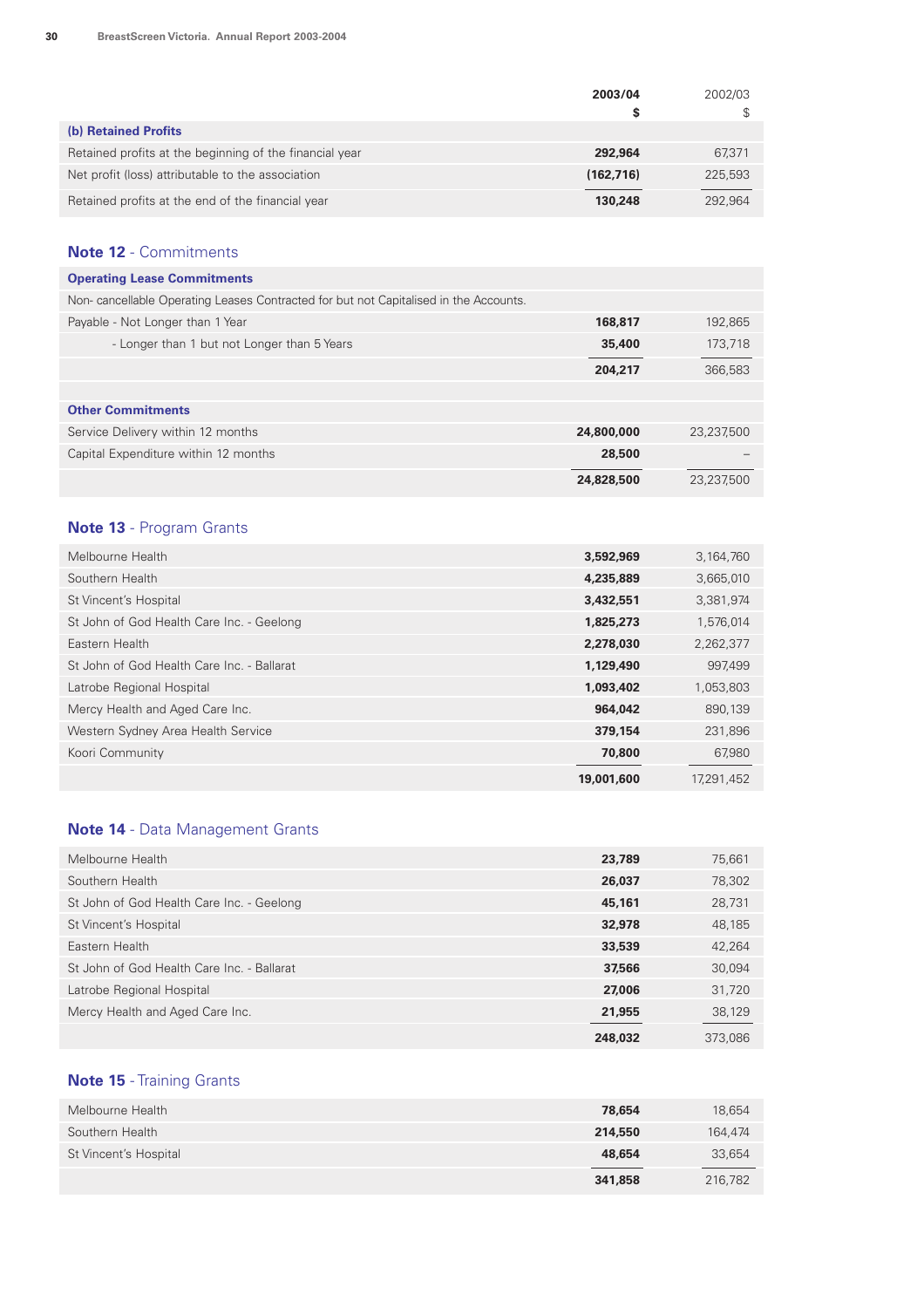|                                                       | 2003/04 | 2002/03 |
|-------------------------------------------------------|---------|---------|
| <b>Note 16</b> - Coordination Unit Operating Expenses | \$      | S       |
| Salaries and On-Costs                                 | 552,692 | 510,762 |
| Operating                                             | 218,020 | 147,112 |
| Occupancy Costs                                       | 130,400 | 126,950 |
| Capital                                               | 27,403  | 58,010  |
| <b>Total Annual Running Costs</b>                     | 928,515 | 842.834 |

#### **Note 17** - Segment Reporting

The Association operates in the health sector providing breast screening services to the public within Victoria.

#### **Note 18** - Financial Instruments

#### **(a) Interest Rate Risk**

The organisation's exposure to interest rate risk, which is the risk that a financial instrument's value will fluctuate as a result of changes in market interest rates and the effective weighted average interest rates on those financial assets and financial liabilities, is as follows:

|                         | <b>Weighted Average</b><br><b>Effective Interest Rates</b><br>2003-04 |         | Floated<br>Interest Rates |            |
|-------------------------|-----------------------------------------------------------------------|---------|---------------------------|------------|
|                         |                                                                       | 2002-03 | 2003-04                   | 2002-03    |
| <b>Financial Assets</b> | %                                                                     | $\%$    | \$                        | \$         |
| Cash                    | 4.75                                                                  | 4.25    | 753,131                   | (130, 628) |
| Short - Term Deposit    | 5.25                                                                  | 4.54    | 3,681,199                 | 4,920,297  |
|                         |                                                                       |         | 4,434,330                 | 4,789,669  |

All other financial assets and financial liabilities are non-interest bearing.

#### **(b) Credit Risk**

The maximum exposure to credit risk, excluding the value of any collateral or other security, at balance date to recognised financial assets is the carrying amount, net of any provisions for doubtful debts, as disclosed in the balance sheet and notes to the financial report.

The Association does not have any material credit risk exposure to any single debtor or group of debtors under financial instruments entered into by the Association, with the exception of the Department of Human Services.

#### **(c) Net Fair Value**

The aggregate net fair values and carrying amounts of financial assets and financial liabilities are disclosed in the balance sheet and in the notes to and forming part of the financial report.

#### **Note 19** - Events Subsequent To Reporting Date

There have been no events subsequent to reporting date requiring disclosure.

#### **Note 20** - Association Details

The principal place of business of the Association is: BreastScreen Victoria Inc. 31 Pelham St Carlton Sth Vic 3053

#### **Note 21** - Related Parties

The names of persons who were Board members at any time during the year are set out in the Annual Report. Information on the remuneration of Board members is set out in Note 4. There were no other transactions that require disclosure for the year ended 30 June 2004.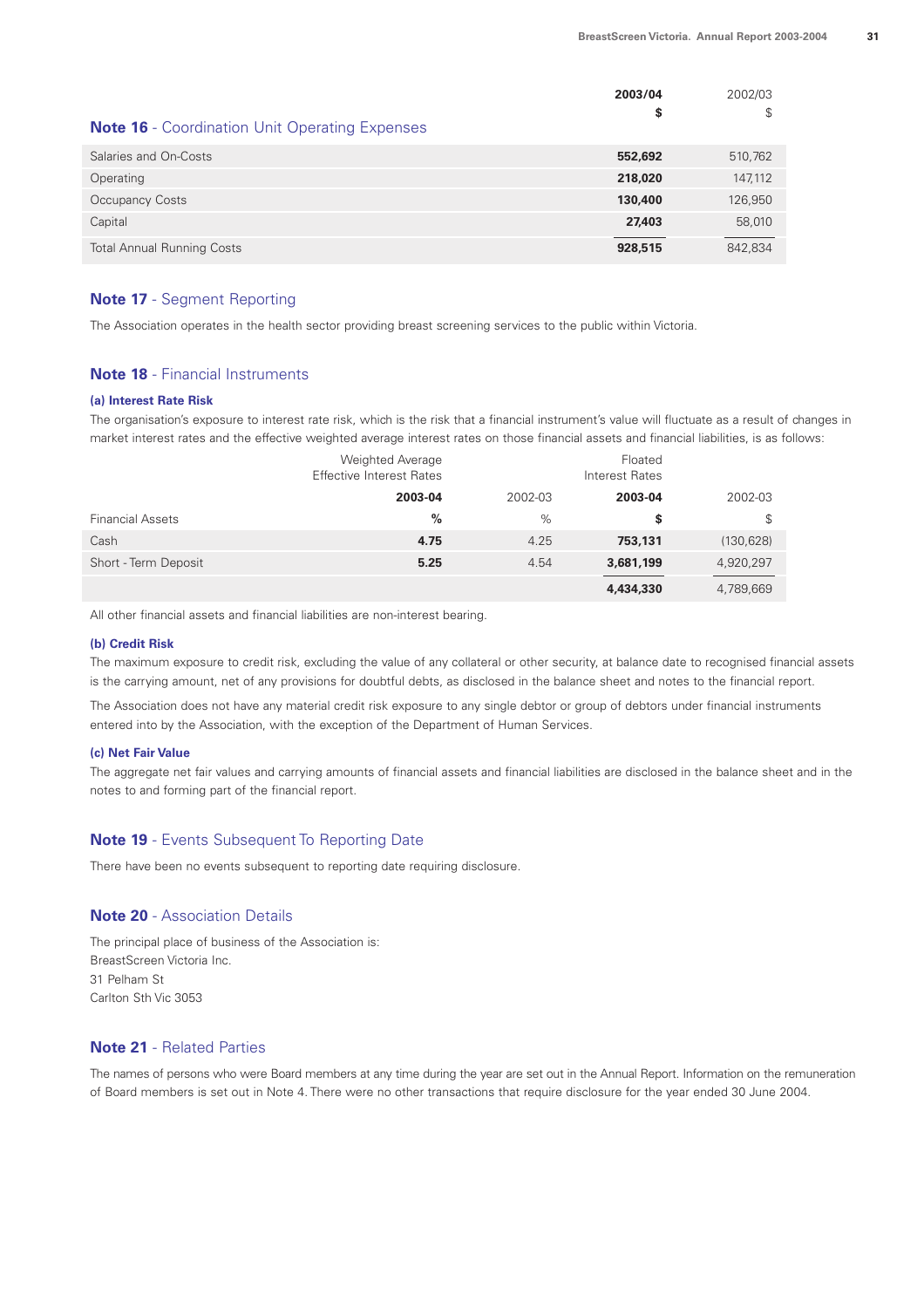# Board of Management Declaration

In the opinion of the officers below, the financial report as set out on pages 24 to 31.

(a) presents fairly the financial position of the BreastScreen Victoria Inc. as at 30 June 2004 and its performance and cash flows for the year ended on that date in accordance with Australian Accounting Standards, mandatory professional reporting requirements and other authoritative pronouncements of the Australian Accounting Standards Board.

(b) shows that there are, when this declaration is made out, reasonable grounds to believe that BreastScreen Victoria Inc. will be able to pay its debts as and when they fall due.

This statement is made in accordance with the resolution of the Board of Management and is signed for and on behalf of the Board by:



**Associate Professor Richard Bell** Chair

Circuly

**Ms Margaret Crossley Treasurer** 

Quel مصر ممص

**Ms Onella Stagoll** CEO

Melbourne, 15 October 2004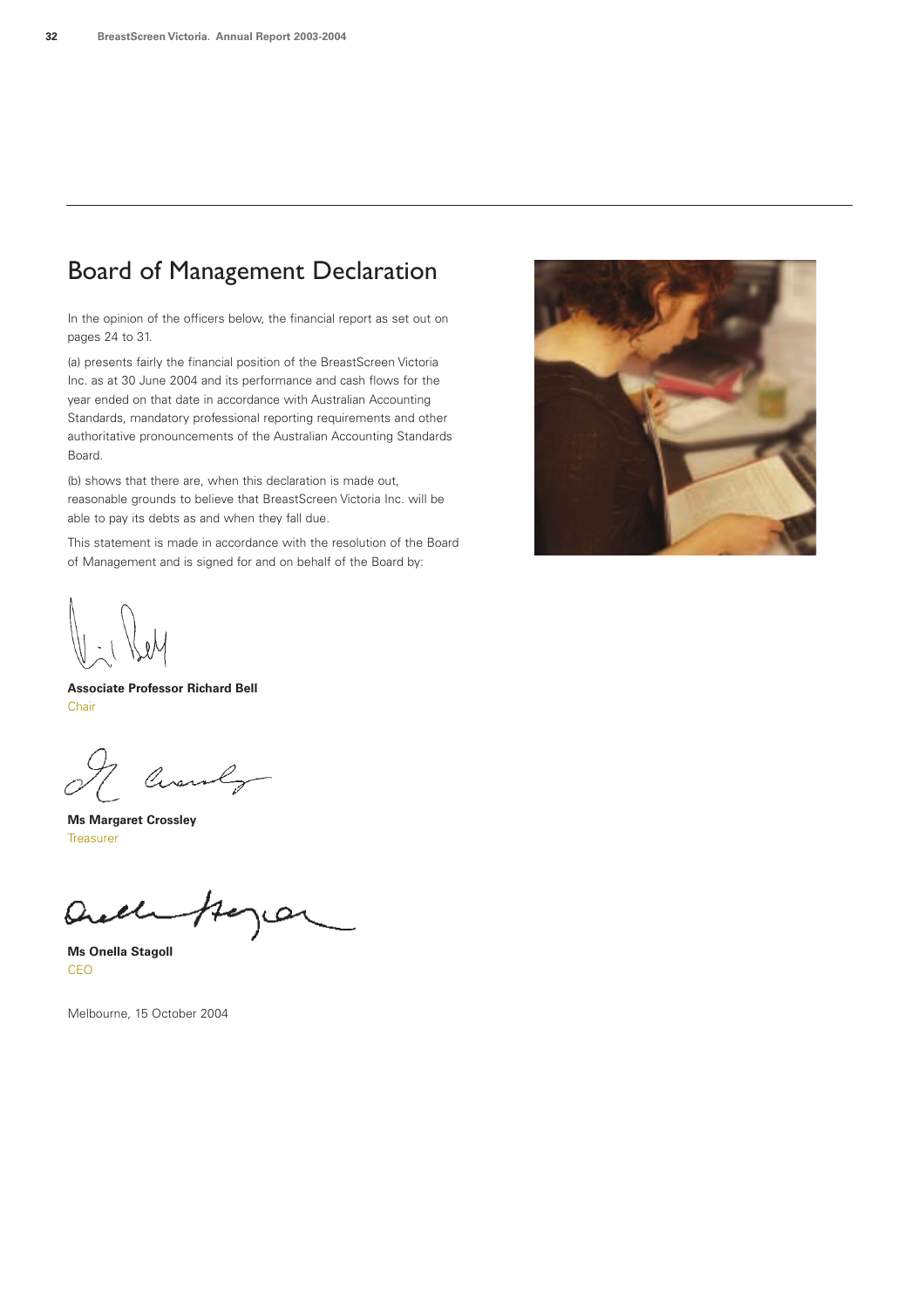# Independent Audit Report to the Members

#### Scope

We have audited the financial report being the Statement of Financial Performance, Statement of Financial Position, Statement of Cash Flows, notes to the Financial Statements and the Declaration by the Board of Management of BreastScreen Victoria Inc. The Board is responsible for the financial report. We have conducted an independent audit of the financial report in order to express an opinion on it to the members.

Our audit has been conducted in accordance with Australian Auditing Standards to provide reasonable assurance whether the financial report is free of material misstatement. Our procedures included examination, on a test basis, of evidence supporting the amounts and other disclosures in the financial report, and the evaluation of accounting policies and significant accounting estimates. These procedures have been undertaken to form an opinion whether, in all material respects, the financial report is presented fairly in accordance with Australian Accounting Standards and other mandatory professional reporting requirements so as to present a view which is consistent with our understanding of the association's financial position and performance as represented by the results of its operations and cash flows.

The audit opinion expressed in this report has been formed on the above basis.

#### Audit Opinion

In our opinion, the financial report presents fairly in accordance with applicable Australian Accounting Standards and other mandatory professional reporting requirements the financial position of BreastScreen Victoria Inc. as at 30 June 2004 and the results of its operations and cash flows for the year then ended.

liggit

**Mr Craig Bryan** Partner



**BDO** Chartered Accountants

Melbourne, 15 October 2004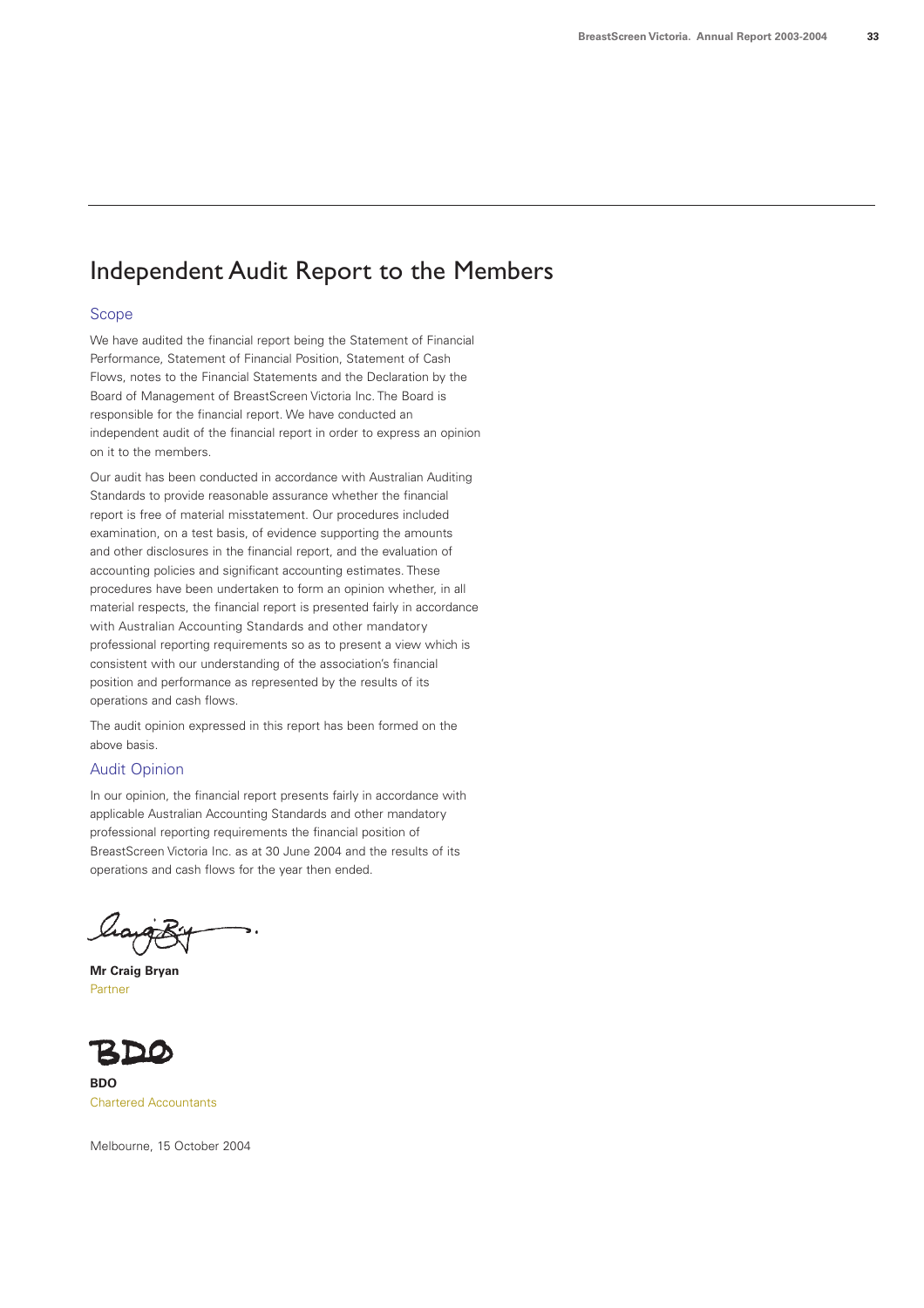# Appendix

#### **Whistleblowers' Protection**

Since 1 January 2002, BreastScreen Victoria has been subject to and complies with the Whistleblowers' Protection Act 2001 (WPA).

BreastScreen Victoria's Whistleblowers policy and current procedures are set out on its website at www.breastscreen.org.au or can be obtained by phoning (03) 9660 6888.

Pursuant to the WPA, BreastScreen Victoria reports that there have been no:

(a) disclosures made to BreastScreen Victoria during the year;

(b) disclosures referred during the year by BreastScreen Victoria to the Ombudsman for determination as to whether they are public interest disclosures;

(c) disclosed matters referred to BreastScreen Victoria during the year by the Ombudsman;

(d) disclosed matters referred during the year by BreastScreen Victoria to the Ombudsman to investigate;

(e) disclosed matters taken over by the Ombudsman from BreastScreen Victoria during the year;

(f) requests made under section 74 of the WPA during the year to the Ombudsman to investigate disclosed matters;

(g) disclosed matters that BreastScreen Victoria has declined to investigate during the year;

(h) disclosed matters that were substantiated on investigation and, therefore, there has been no action taken on completion of investigation;

(i) recommendations of the Ombudsman under the WPA that relate to BreastScreen Victoria.

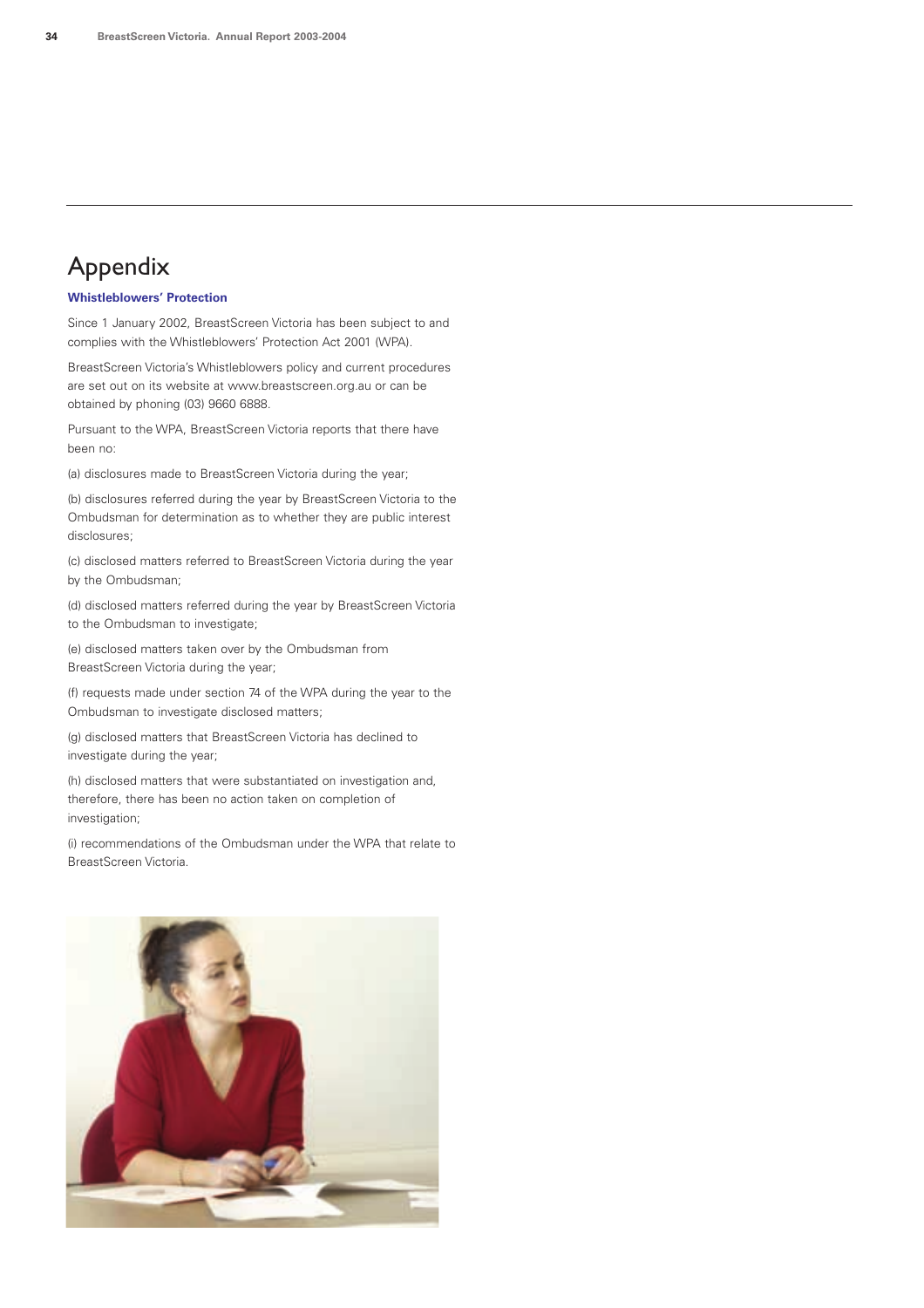#### **Published by**

BreastScreen Victoria Coordination Unit 31 Pelham Street, Carlton South, Victoria 3053, Australia, November 2004

Telephone 03 9660 6888 Facsimile 03 9662 3881 Email info@breastscreen.org.au Website www.breastscreen.org.au

Registration A0025878W ABN 54505 206 361 ISSN 1448-7918